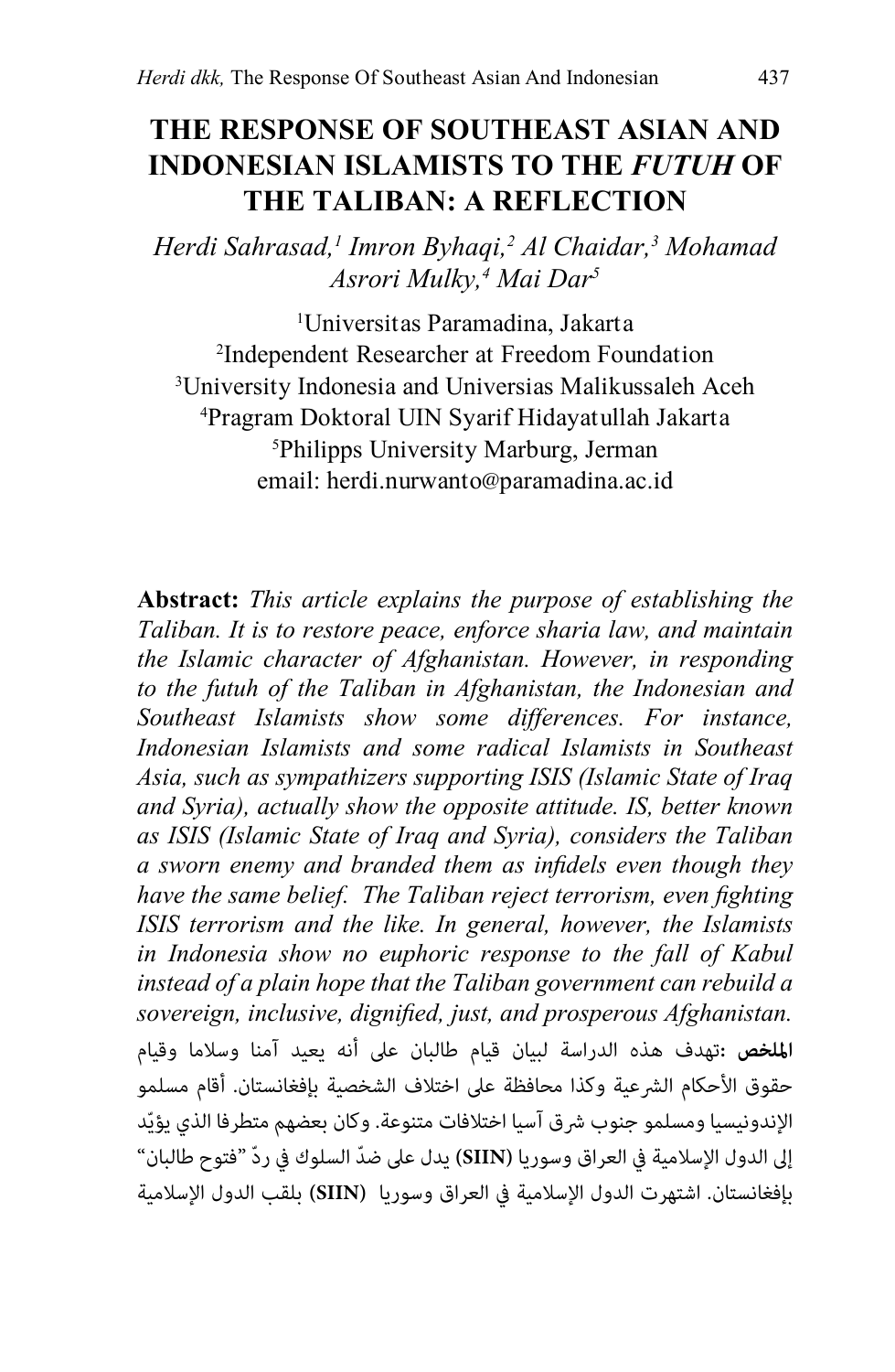في العراق والشام <mark>(SISI)</mark> التى يحتسب طالبان كعدوّهم وينظرهم بالكفار مطلقا ولوكان بينهم عقيدة مساوية. أقام طالبان بغزوة الإرهاب الذي يؤيد بقيام قوي للدول الإسلامية في العراق والشام **(SISI)**. وفي الأغلب، كان مسلمو الإندونيسيا يدلّون على لحظة من النشوة على فساد الكابل ويتطلّون ولاية طالبان على قيام إفغانستان الفاسدة قبلها بالدولة املساحمة والعدالة واملورسة.

**Abstrak:** *Artikel ini menjelaskan tujuan didirikannya Taliban yaitu untuk memulihkan perdamaian, menegakkan hokum syariah, dan mempertahankan karakter Islam Afganistan .Namun dalam merespon futuh Taliban di Afghanistan, kaum Islamis Indonesia dan Asia Tenggara menunjukkan perbedaanperbedaan, Kaum Islamis Indonesia dan sebagian Islamis di Asia Tenggara yang radikal, seperti para simpatisan pendukung NIIS (Negara Islam Irak dan Suriah) justru menunjukkan sikap yang sebaliknya. NIIS atau lebih dikenal dengan sebutan ISIS (Islamic State of Iraq and Syria) menganggap Taliban sebagai musuh bebuyutan dan mencapnya sebagai kafir meskipun berakidah sama. Taliban menolak terorisme, bahkan memerangi terorisme ISIS dan sejenisnya. Secara umum, kaum Islamis di Indonesia menunjukkan respon nir-euforia atas peristiwa jatuhnya Kabul dan berharap pemerintahan Taliban mampu membangun kembali Afghanistan yang berdaulat, inklusif, bermartabat, adil dan sejahtara).*

**Keywords:** Taliban, *futuh* Afghan, revolution, Islamic nomocracy.

# **INTRODUCTION**

In Southeast Asia, the victory of the Taliban in Afghanistan is limitedly celebrated by the cells and networks of Jemaah Islamiyah (JI) in this region. There is no tendency of euphoria also occurs when at the end of 2013, ISIS claimed victory and formed its state. At that time, radical movements in Southeast Asia meant that ISIS' victory was a form of struggle and victory for themselves, not for Islamists in general. In Indonesia, only the hardline groups Jamaah Ansharut Daulah (JAD) and the East Indonesia Mujahidin (Mujahidin Indonesia Timur) welcomed and supported the presence of ISIS in the Middle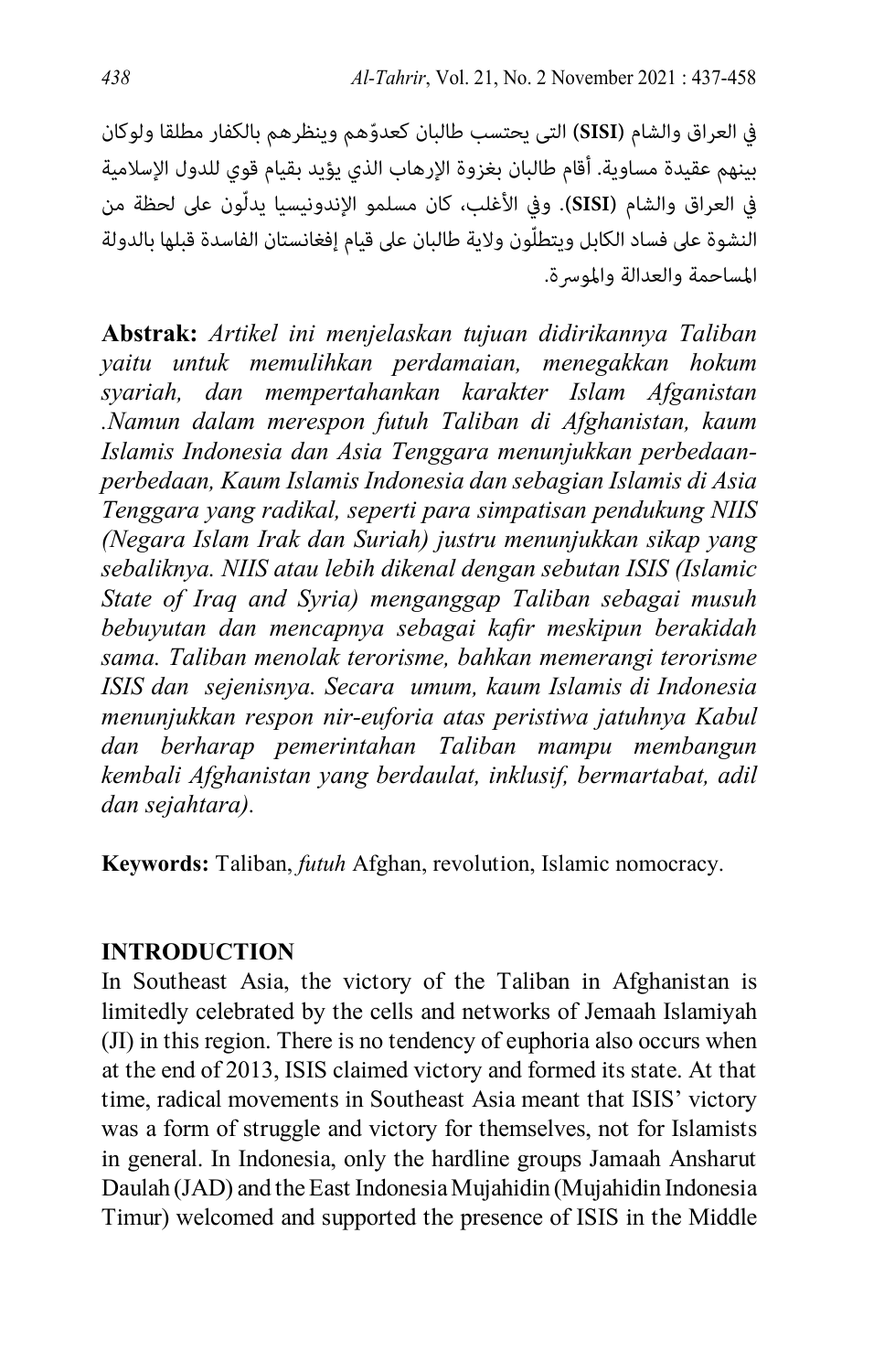East. In contrast, in the Philippines, the Abu Sayyaf group responded happily to ISIS' victory and stated support for it.<sup>1</sup>

 In this context, the Taliban's victory in Afghanistan on 15-17 August 2021 is again being greeted to some extent by Islamists in Indonesia with more or less the same celebration. But the Taliban reject terrorism, even fighting ISIS terrorism and the like. The Taliban's return to power in Afghanistan has boosted the morale of militant Islamist groups in Southeast Asia to a certain degree. This paper is an initial investigation of the Taliban victory in August 2021 and the response of the Islamists of Southeast Asia and Indonesia to the Futuh (victory, revolution) of the Taliban.

In this regard, it should be noted that the movement of terrorist groups in Indonesia is more or less influenced by developments at the global and regional levels. More than 2,300 US military members were killed and more than 20,000 injured. Likewise, more than 450 British military personnel and hundreds of others from some countries were injured. But it is Afghans themselves who suffer the most. According to research, more than 60,000 local security forces were killed.

The war has also killed and injured nearly 111,000 civilians since the United Nations systematically recorded civilian casualties in 2009. According to one study, the US war in Afghanistan cost US taxpayers US\$2 trillion. In 2018 and 2019, US-Taliban delegations held secret meetings in Qatar. In February 2020, the US and the Taliban signed a "deal to restore peace" in Afghanistan that had taken years.<sup>2</sup>

<sup>&</sup>lt;sup>1</sup> After Taliban Takeover, Can Afghanistan's Economy Survive? [https://www.](https://www.usip.org/publications/2021/09/after-taliban-takeover-can-afghanistans-economy-survive) [usip.org/publications/2021/09/after-taliban-takeover-can-afghanistans-economy](https://www.usip.org/publications/2021/09/after-taliban-takeover-can-afghanistans-economy-survive)[survive.](https://www.usip.org/publications/2021/09/after-taliban-takeover-can-afghanistans-economy-survive) See, <https://www.bbc.com/indonesia/dunia-58394441>. www.bbc.com [/arabic/com.bbc.www://https](https://www.bbc.com/arabic/inthepress-58226702) .التطورات يف أفغانستان: ملاذا انهارت القوات الحكومية األفغانية أمام تقدم طالبان؟ inthepress[-58226702](https://www.bbc.com/arabic/inthepress-58226702). Also see www.masrawy.com سفارتها لدى أفغانستان

<sup>2</sup> Taliban Menang, [https://www.tribunnews.com/nasional/2021/08/23/taliban](https://www.tribunnews.com/nasional/2021/08/23/taliban-menang-di-afghanistan-ji-dan-jad-di-indonesia-diperkirakan-bersuka-cita)[menang-di-afghanistan-ji-dan-jad-di-indonesia-diperkirakan-bersuka-cita](https://www.tribunnews.com/nasional/2021/08/23/taliban-menang-di-afghanistan-ji-dan-jad-di-indonesia-diperkirakan-bersuka-cita) Fakta Taliban, , [https://www.republika.co.id/berita/qxwuqw320/12-fakta-tentang-taliban](https://www.republika.co.id/berita/qxwuqw320/12-fakta-tentang-taliban-yang-kembali-kuasai-afghanistan-part 1)[yang-kembali-kuasai-afghanistan-part 1.](https://www.republika.co.id/berita/qxwuqw320/12-fakta-tentang-taliban-yang-kembali-kuasai-afghanistan-part 1) About Taliban, [https://nu.or.id/opini/](https://nu.or.id/opini/mengenal-taliban-ideologi-politik-dan-watak-keberislamannya-izRJa .See) [mengenal-taliban-ideologi-politik-dan-watak-keberislamannya-izRJa .See](https://nu.or.id/opini/mengenal-taliban-ideologi-politik-dan-watak-keberislamannya-izRJa .See), [Kharis](https://ruangobrol.id/author/kharis-hadirin/)  [Hadirin](https://ruangobrol.id/author/kharis-hadirin/) , Taliban Menang di Afghanistan dan Pengaruhnyaterhadap JAD, [https://](https://ruangobrol.id/2021/08/14/fenomena/perdamaian/taliban-menang-di-afghanistan-dan-pengaruhnya-terhadap-jad/) [ruangobrol.id/2021/08/14/fenomena/perdamaian/taliban-menang-di-afghanistan-dan](https://ruangobrol.id/2021/08/14/fenomena/perdamaian/taliban-menang-di-afghanistan-dan-pengaruhnya-terhadap-jad/)[pengaruhnya-terhadap-jad/](https://ruangobrol.id/2021/08/14/fenomena/perdamaian/taliban-menang-di-afghanistan-dan-pengaruhnya-terhadap-jad/)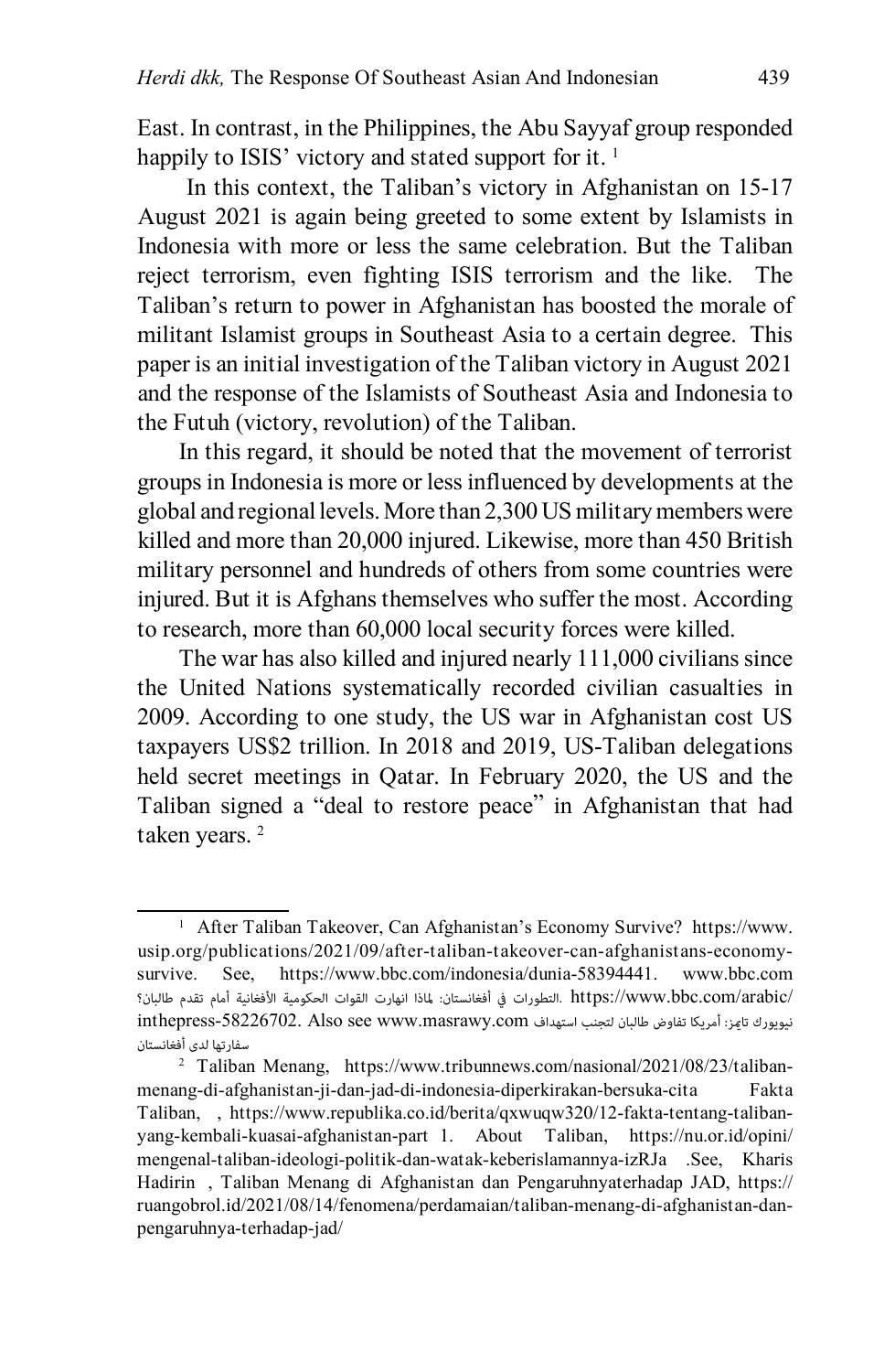According to the deal, the United States and its NATO allies agreed to withdraw all troops on the condition that the Taliban no longer allow al-Qaeda or other extremist groups to operate in the areas they control. As a result of last year's talks, the Taliban and the Afghan government released prisoners from each other. Nearly 5,000 members of the Taliban militia were released in the months since the deal was made. The US also promised to lift sanctions on the Taliban and coordinate with the United Nations to lift other sanctions against them.

The BBC Arabic newspaper describes a map of the forces held by the Afghan government and the Taliban. The BBC tells the story of two troops supported by NATO forces from all weapons and war equipment in its report. However, the other (Taliban) only has strong motivation from each personnel.

# **LITERATURE REVIEW**

The Taliban—the Pashtun language, which means student, pupil, student, or student—appeared in the 1980s in the Taliban guerrilla front. They joined the Mujahideen party, Harakat-iEnqelab-Islami (Islamic Revolutionary Movement), against the occupying forces of the Soviet Union (1979-1989). 1992 was involved in a civil war (Antonio Giustozzi, 2019, Giustozzi 2011. Giustozzi, 2007. Davis, 1998. Barfield, 2010).<sup>3</sup>

Using the name Taliban (plural of Talib), they want to distance themselves from Mujahideen politics and hint that they are a movement to purge society and not a party seeking only power. Thus, the purpose of establishing the Taliban is to restore peace, enforce sharia law, and maintain the Islamic character of Afghanistan (Andrew R Smith, 2011. Giustozzi, 2018). The emergence of the Taliban movement cannot be separated from the role of Madrasah educational institutions in Afghanistan, especially in the area of

<sup>3</sup> Antonio Giustozzi, *The Islamic State in Khorasan: Afghanistan, Pakistan and the New Central Asian Jihad* (HURST publisher 2018). Antonio Giustozzi, *The Taliban at War 2001 – 2018* (Oxford: University Press, 2019). Anthony Davis. "How the Taliban Became a Military Force." In *Fundamentalism Reborn*?, edited by William Maley (New York: NYU Press, 1998). On Afghan society, culture, and politics see: Barfield, Thomas. *Afghanistan: A Cultural and Political History* (Princeton, NJ: Princeton University Press, 2010).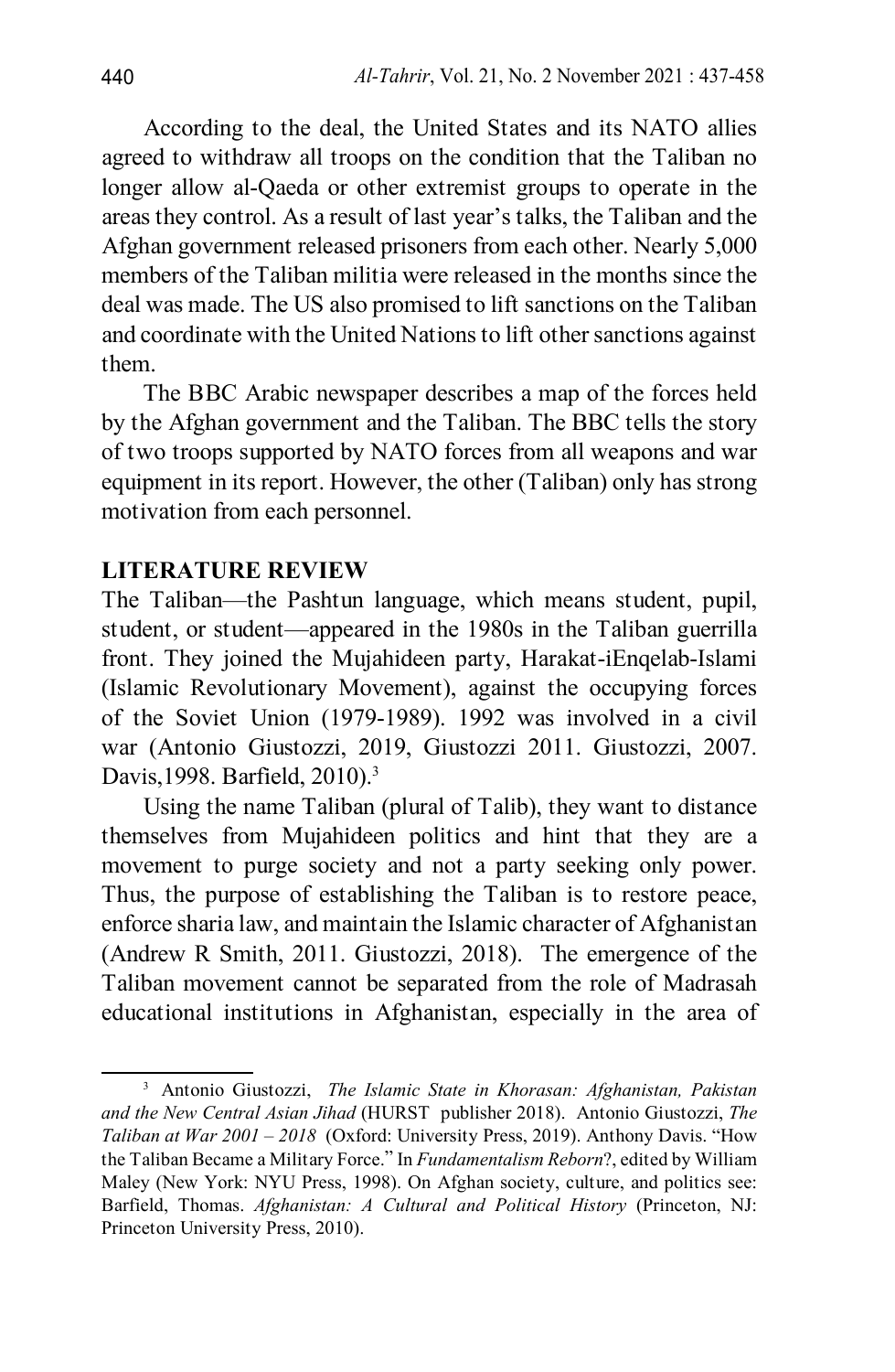Kandahar Province to the southern border of Afghanistan-Pakistan, where many Islamic madrasas have a Wahhabi ideology.<sup>4</sup>

The role of Madrasas in Afghanistan is to become an Islamic educational institution, but instead to carry out social functions that can unite social groups from various ethnicities and tribes. Even the role of Madrasas in Afghanistan was able to articulate Islamic values in the struggle against the influence of the Soviet Union's communist ideology in Afghanistan and the resistance against the Mujahideen government supported by the United States (Salim Basyarahil, 1986. Musthafa Abd. Rahman, 2002. David B. Edwards, 2002).5

In the eyes of the Afghan people, Madrasas have a particular position in society. Even in the past, the cultural revolution as a process of modernizing Afghanistan built by Mohammad Zahir Syah did not succeed in marginalizing the role of Madrasahs, instead of tending to get resistance from the Afghan people.

Therefore, until the mid-19th century, Afghanistan did not have a mo d ern school system. Likewise, amid today's modernization, Madr a sahs remain a popular and favorite educational choice for Afghans who congregate as the Taliban.

The war between the Taliban and Ashraf Ghani's Mujahideen government forces is a battle of two social forces in the Afghan land. It is the story of two armies, one of which is poorly equipped but highly motivated. The other is well equipped from a formal point of view but dependent on the US and NATO support, and its leadership is poor and corrupt.

Nasi r Abas, a former high-ranking Jemaah Islamiyah (JI) lead e r, appreciated the quick steps taken by the National Police Head q uarters, which recently arrested more than 50 suspected terrorists affiliated with JI and Jamaah Ansharut Daulah (JAD). JI and JAD welcomed enthusiastically, even euphoric, for the Taliban's victory in Afghanistan. Nasir also reminded the government to be

<sup>4</sup> Antonio Giustozzi, *Koran, Kalashnikov and Laptop: The Neo-Taliban Insurgency in Afghanistan 2002–2007.* New York: Columbia University Press, 2007. See, Andrew R. Smith, Belling the cat: The neo-Taliban insurgency in Afghanistan, Master thesis, University of New Hampshire, Durham, 2011.

<sup>5</sup> Salim Basyarahil, *Perang Afghanistan* (Jakarta: Gema Insani Press, 1986). See, Musthafa Abd. Rahman, *Afghanistan di Tengah Arus Perubahan: Laporan dari Lapangan* (Jakarta: Kompas, 2002). David B. Edwards, *Before Taliban: Genealogies of the Afghan Jihad* (California: University of California Press, 2002).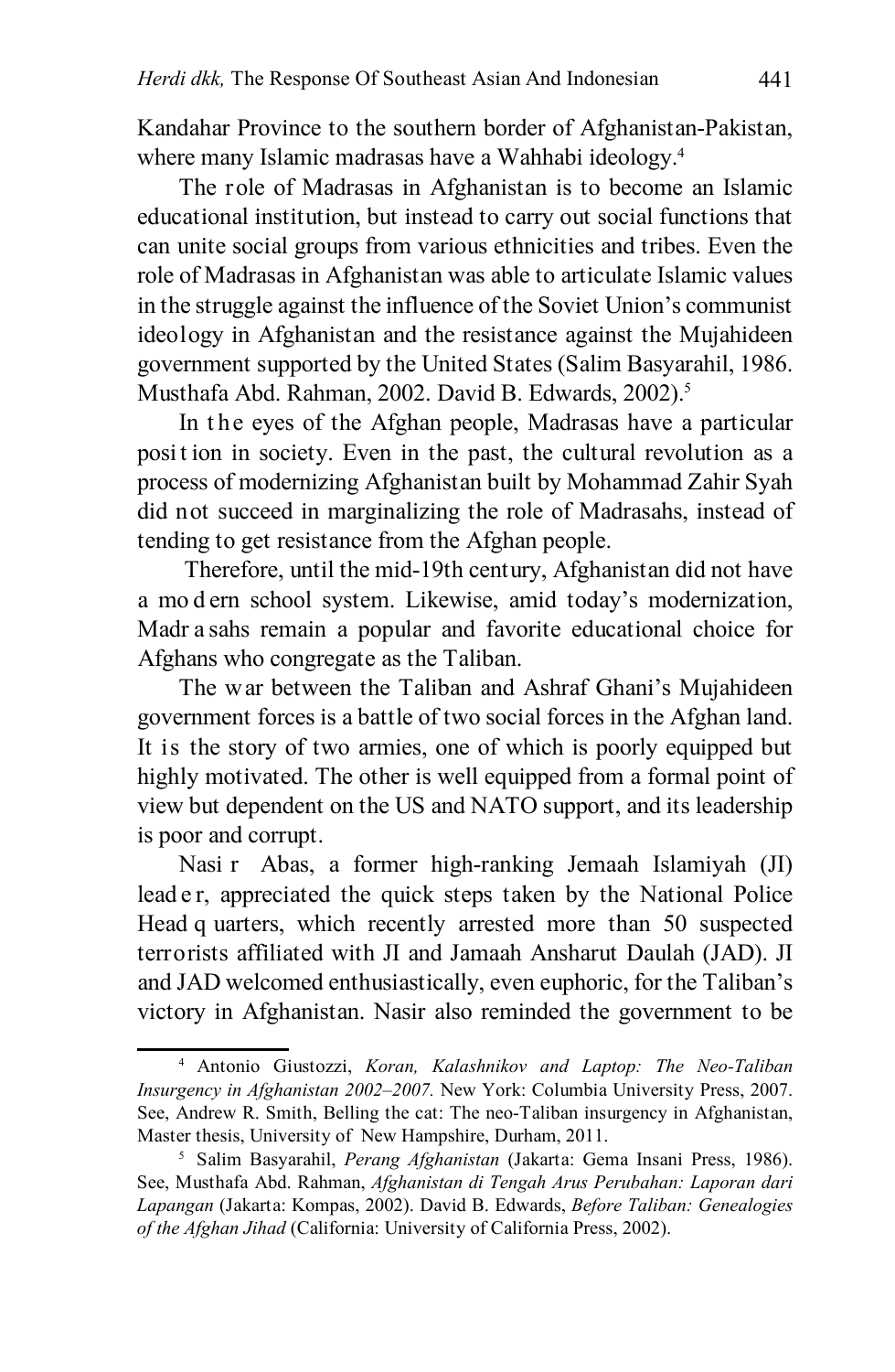wary of those celebrating the victory of the Taliban. Moreover, those who call the victory of the Taliban the victory of Islam. "Law enforcement, on standby, must still be consistent, and if necessary, it should be improved," said Nasir.<sup>6</sup>

The Taliban's success in Kabul 15-17 August 2021 is celebrated by Islamists and extremists in Southeast Asia countries, who are also expected to have been revived in their struggle to replace a secular government with an Islamic state. The three countries with genuine grievances in Indonesia, Malaysia, and the southern Philippines will be most affected by a Taliban victory. The victory of the Taliban was greeted with hope and anxiety by the West because it was feared that it would trigger a clash of Islamic and Western civilizations in the Central Asian region and at the global level. But this should not be necessary because the Taliban government wants to cooperate peacefully with the West and all countries in the world and asks for Western economic assistance to strengthen its existence and struggle to form a peaceful Islamic government, uphold human rights and protect women and children.7

Noor Huda Ismail of the S. Rajaratnam Institute of International Studies (RSIS) in Singapore said that this Taliban victory would inspire them, strengthen their morale, and boost their morale to continue fighting for their political goals as an Islamic state. Noor Huda added that Islamists would try to learn how to win people's hearts and support from the Taliban. Nasir Abas, the former leader of al-Qaeda's Southeast Asia branch, said jihadist groups were overjoyed that the Taliban had retaken Afghanistan. "Some have expressed their hope and desire to go to Afghanistan. Surely they will go if there is an opportunity for them to undergo military training there," he said. But there is no such euphoria celebrating the futuh Taliban in Indonesia and other countries in Southeastern Asia.8

[menang-di-afghanistan-ji-dan-jad-di-indonesia-diperkirakan-bersuka-cita](https://www.tribunnews.com/nasional/2021/08/23/taliban-menang-di-afghanistan-ji-dan-jad-di-indonesia-diperkirakan-bersuka-cita) Fakta Taliban, [https://www.republika.co.id/berita/qxwuqw320/12-fakta-tentang](https://www.republika.co.id/berita/qxwuqw320/12-fakta-tentang-taliban-yang-kembali-kuasai-afghanistan-part1)[taliban-yang-kembali-kuasai-afghanistan-part1.](https://www.republika.co.id/berita/qxwuqw320/12-fakta-tentang-taliban-yang-kembali-kuasai-afghanistan-part1) About Taliban, see [https://nu.or.](https://nu.or.id/opini/mengenal-taliban-ideologi-politik-dan-watak-keberislamannya-izRJa. Also see) [id/opini/mengenal-taliban-ideologi-politik-dan-watak-keberislamannya-izRJa. Also](https://nu.or.id/opini/mengenal-taliban-ideologi-politik-dan-watak-keberislamannya-izRJa. Also see) 

<sup>6</sup> Interview with Nasir Abbas and Noorhuda Ismail and an Afghanistan diplomat in Jakarta in early September 2021.

<sup>7</sup> Al Chaidar, Respon Kaum Islamis Indonesia Terhadap Futuh Taliban - [https://](https://modusaceh.co/news/respon-kaum-islamis-indonesia-terhadap-futuh-taliban/index.html) [modusaceh.co/news/respon-kaum-islamis-indonesia-terhadap-futuh-taliban/index.](https://modusaceh.co/news/respon-kaum-islamis-indonesia-terhadap-futuh-taliban/index.html) [html](https://modusaceh.co/news/respon-kaum-islamis-indonesia-terhadap-futuh-taliban/index.html).<br><sup>8</sup> Yaliban Menang, [https://www.tribunnews.com/nasional/2021/08/23/taliban-](https://www.tribunnews.com/nasional/2021/08/23/taliban-menang-di-afghanistan-ji-dan-jad-di-indonesia-diperkirakan-bersuka-cita)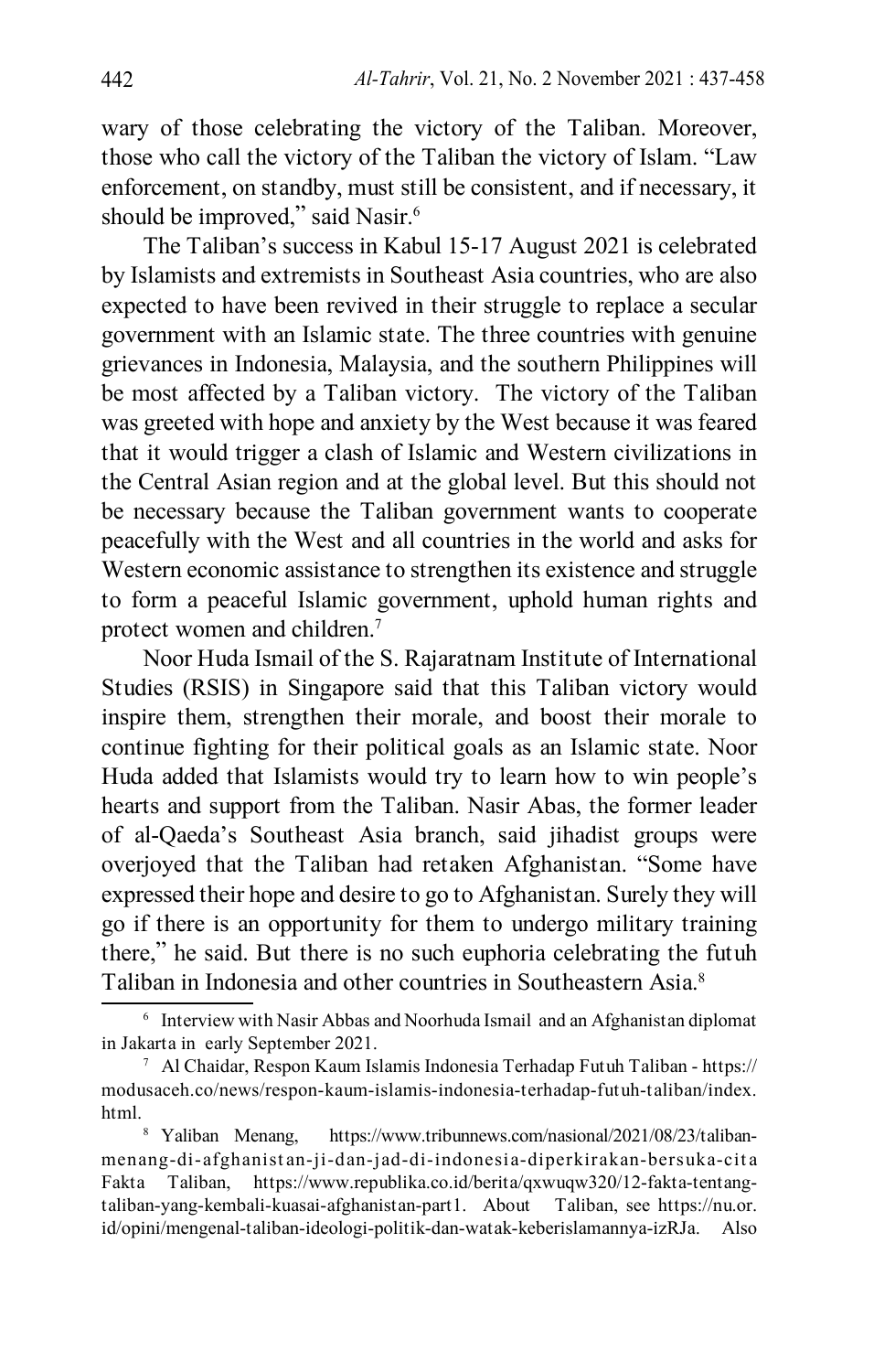A senior Indonesian security source said that seven Indonesians who joined ISIS in Afghanistan were among the 5,000 prisoners released by the Taliban from a former US airbase last week. He also said the police's Detachment 88 counter-terrorism force (Densus 88) monitored the situation and watched if they tried to return to Indonesia.

# **THE AFGHAN LEADERSHIP**

The US negotiates directly with the Taliban, without the presence of the Afghan government. "It's time, after all these years, to bring our citizens home," US President Donald Trump said at the time. During the talks, the Americans hoped to get assurances from the Taliban that they would not attack the US embassy in Kabul*.* 9

The New York Times in August 2021*,* citing 3 US officials, revealed that US negotiators were trying to get assurances from the Taliban that they would not attack the US embassy in Kabul if the movement seized power and wanted foreign help.<sup>10</sup>

The defeat of Ashraf Ghani's US-backed government was primarily the result of mismanagement and corruption. In Afghanistan, this deep-rooted corruption has left the Afghan Armed Forces short of unit commanders who have integrity and are based on meritocracy. Most of them are only concerned with their interests. They are involved in various smuggling practices, ranging from weapons to opium. Their structural position in the past as warlords made them often pretend to be "powerful" and more concerned with the defense of their respective groups—causing the erosion of the spirit of national unity to defend Afghanistan as their country.

The structural failure and mismanagement of the Afghan military would not have occurred if the Afghan government had a clear vision to eradicate various corrupt practices. Law enforcement and transparency should be increasingly a concern. At the same time, the Afghan government needs to open up to its citizens to participate in

[see,](https://nu.or.id/opini/mengenal-taliban-ideologi-politik-dan-watak-keberislamannya-izRJa. Also see) [Kharis Hadirin](https://ruangobrol.id/author/kharis-hadirin/), Taliban Menang di Afghanistan dan Pengaruhnya terhadap JAD, [https://ruangobrol.id/2021/08/14/fenomena/perdamaian/taliban-menang-di](https://ruangobrol.id/2021/08/14/fenomena/perdamaian/taliban-menang-di-afghanistan-dan-pengaruhnya-terhadap-jad/)[afghanistan-dan-pengaruhnya-terhadap-jad/](https://ruangobrol.id/2021/08/14/fenomena/perdamaian/taliban-menang-di-afghanistan-dan-pengaruhnya-terhadap-jad/)

 $^{9}$  www.bbc.com ألتطورات في أفغانستان: لماذا انهارت القوات الحكومية الأفغانية أمام تقدم طالبان؟ <https://www.bbc.com/arabic/inthepress-58226702>

 $^{10}$  WWW.masrawy.com نيويورك تاميز: أمريكا تفاوض طالبان لتجنب استهداف سفارتها لدى أفغانستان [https://www.masrawy.com/news/news\\_publicaffairs/details/](https://www.masrawy.com/news/news_publicaffairs/details/2021/8/13/2071924/%D9%86%D9%8A%D9%88%D9%8A%D9%88%D8%B1%D9%83-%D8%AA%D8%A7%D9%8A%D9%85%D8%B2-%D8%A3%D9%85%D8%B1%D9%8A%D9%83%D8%A7-%D8%AA%D9%81%D8%A7%D9%88%D8%B6-%D8%B7%D8%A7%D9%84%D8%A8%D8%A7%D9%86-%D9%84%D8%AA%D8%AC%D9%86%D8%A8-%D8%A7%D8%B3%D8%AA%D9%87%D8%AF%D8%A7%D9%81-%D8%B3%D9%81%D8%A7%D8%B1%D8%AA%D9%87%D8%A7-%D9%84%D8%AF%D9%89-%D8%A3%D9%81%D8%BA%D8%A7%D9%86%D8%B3%D8%AA%D8%A7%D9%86)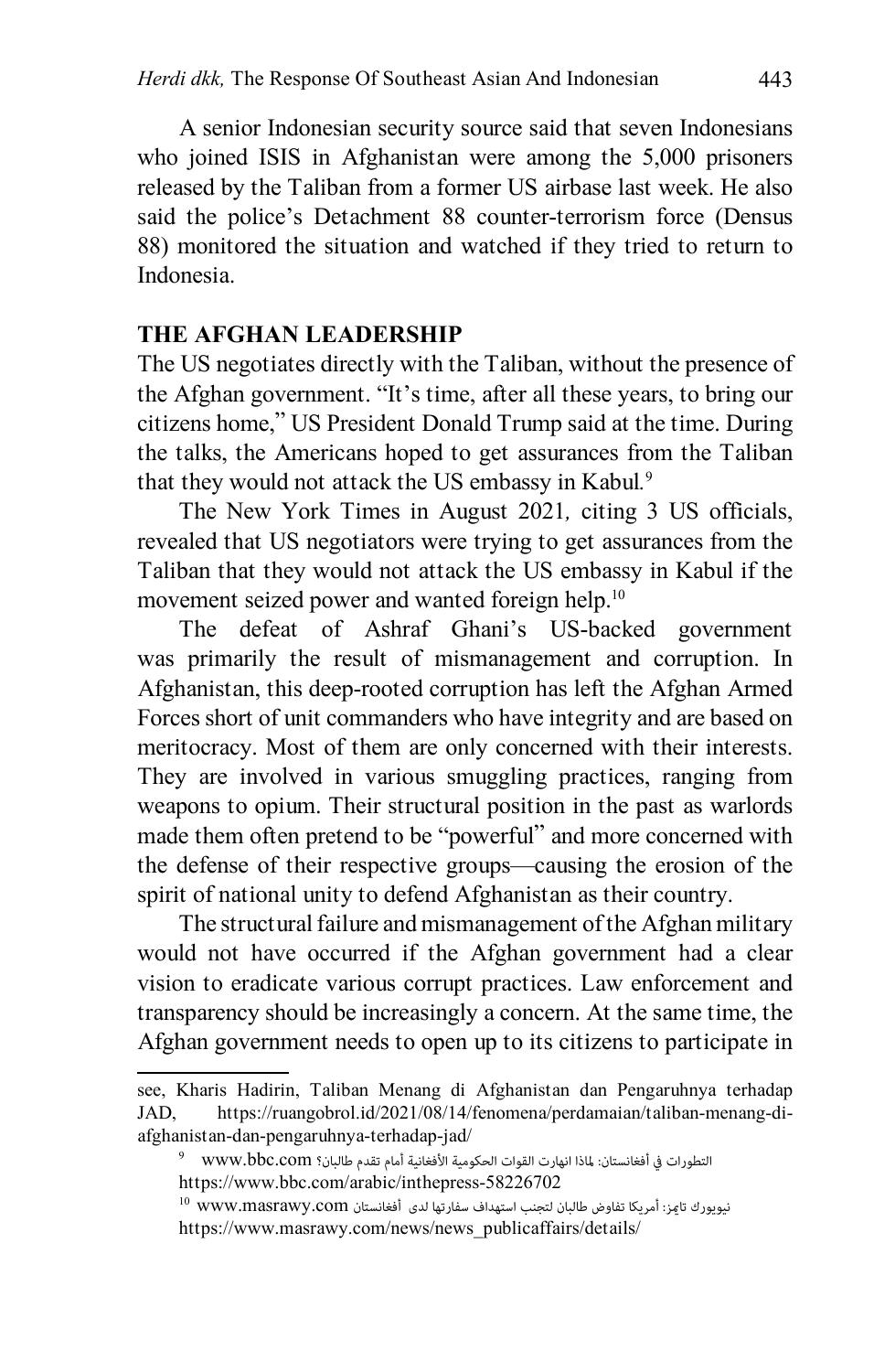monitoring government processes, including military management. In addition, from the outset, the Afghan government did not commit to building a competent and professional military.

Al Jazeera, 20/8/2021, made a more detailed report on the causes of Afghanistan's fall into the hands of the Taliban. In addition to corrupt practices by the government elite, there have also been divisions and frictions in government circles. In addition, poor logistical support and over-reliance on special forces have made Afghanistan weaker and more accessible for the Taliban to control. No one foresaw the rapid disintegration of the Afghan National Security and Defense Forces. The critical dysfunction of the Afghan forces that the government has ignored and even exacerbated itself has emerged over the past few years.

No one expected the rapid disintegration of the Afghan National Defense and Security Forces in Kabul. Still, signs of the Taliban's military rule, and the critical dysfunction of Afghan forces that the government has ignored and even exacerbated itself, have emerged over the past few years. All the problems that allowed the Taliban to defeat the Afghan army so quickly in 2021 had become apparent since 2015, when the movement briefly captured the northern city of Kunduz, exploiting the fragile morale of Afghan forces, fleeing the fighting, attrition, corruption, and ethnic divisions. The ranks, poor logistical support, and over-reliance on special forces.<sup>11</sup>

The Taliban get money from some sources. Over the past two decades, some Western funds have inadvertently gone into the pockets of the Taliban. First, the Taliban uses development and infrastructure projects primarily funded by Western countries, including roads, schools, and clinics. Second, the Taliban is suspected of getting tens of millions of dollars every year from taxes on truck drivers supplying the needs of international troops stationed in various parts of Afghanistan. The Taliban are also suspected of making large sums of money from the opium business and services provided by the Afghan government. The director of an Afghan electricity company told the BBC in 2018 that the Taliban earns more than \$2 million a year from

 $^{11}$  Al Jazeera (20/8/2021), السقوط السريع لحكومة أفغانستان.. كيف انتصرت طالبان وفشلت إستراتيجية  $\,$  11 واشنطن؟, [https://www.aljazeera.net/midan/reality/politics/](https://www.aljazeera.net/midan/reality/politics/2021/8/20/%D8%B9%D9%84%D9%89-%D8%B7%D8%B1%D9%8A%D9%82%D8%A9-%D8%A5%D9%8A%D8%B1%D8%A7%D9%86-%D9%87%D9%83%D8%B0%D8%A7-%D8%A7%D9%86%D8%AA%D8%B5%D8%B1%D8%AA-%D8%B7%D8%A7%D9%84%D8%A8%D8%A7%D9%86)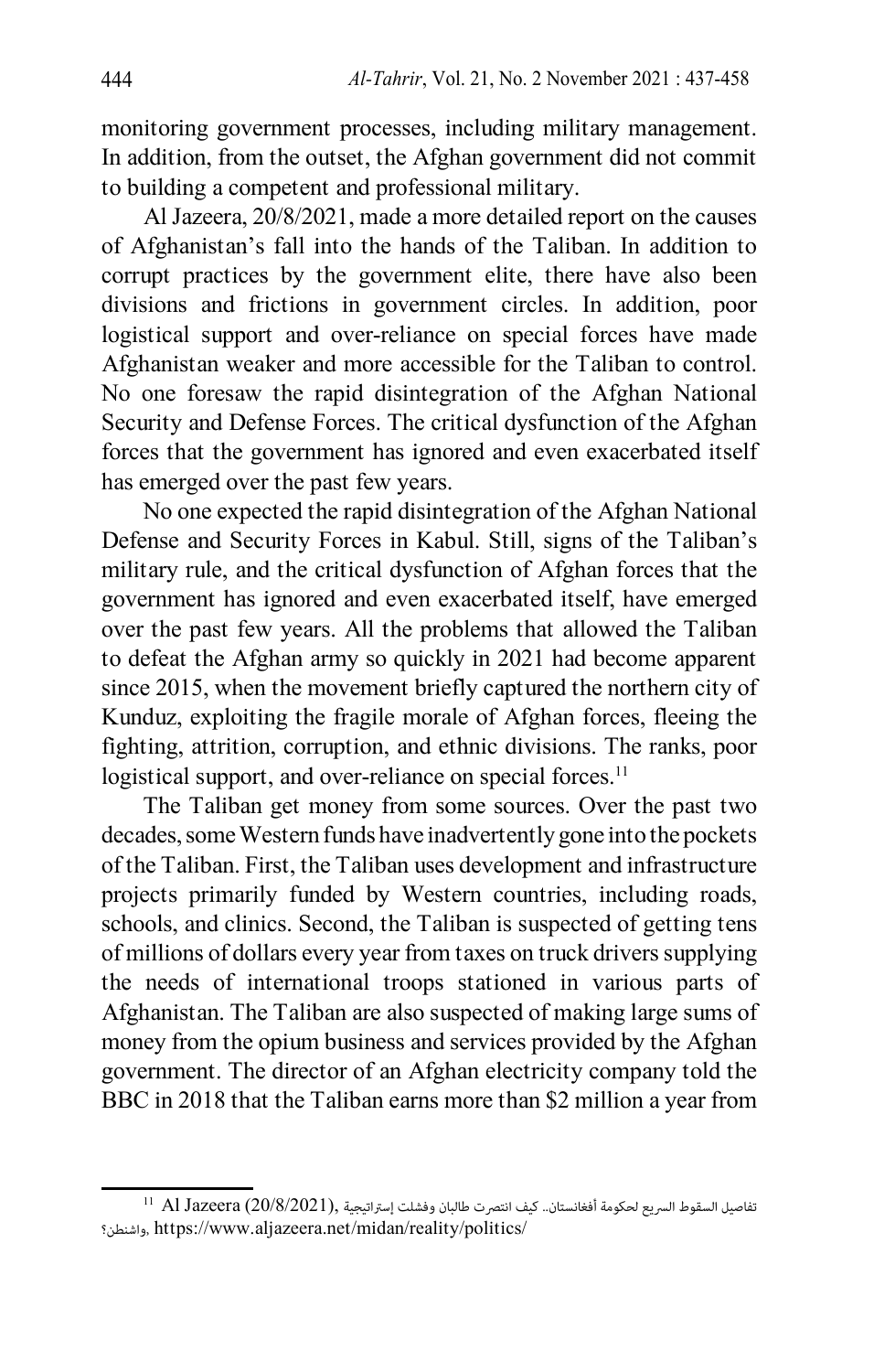charging customers for electricity in various places. Then there is the income generated from the conflict.<sup>12</sup>

Whenever the Taliban captured a military post or city center, they took all the money, guns, cars, and armored vehicles. Taliban also get financial resources from minerals. Afghanistan is rich in minerals and precious stones. Most of the wealth in the earth's bowels has not been mined due to the prolonged conflict. According to Afghan government officials, the mining industry in Afghanistan is estimated to be worth \$1 billion per year.

The Taliban wielded significant influence, and even as America tried to form a new government in Afghanistan, it managed to retain its influence and take over the country in August 2021. This group has some influential figures. One of them is the founder and original leader of the Taliban, Mullah Mohammad Omar. Omar had gone into hiding when the Taliban was overthrown by America after September 9, 2001 (9/11), and died in 2013. Currently, at least five key figures have played a significant role in maintaining the Taliban in recent years. New Taliban leader Mullah Haibatullah Akhundzada and others are now running Afghanistan, among others:

# **Haibatullah Akhunzada**

He is known as the "Leader of the Faithful," the leader of those who believes. He holds the final say on the Taliban's political, religious, and military stance. However, during the lead, he tends to cover himself so that no one knows for sure where he is. Maulawi Haibatullah Akhunzada has just been appointed Amir of the Islamic Emirate of Afghanistan. He is a hafiz of the Qur'an, an expert in commentary, Hadith, and the Hanafi school of thought. Maybe he is the only head of state in the world who has such mastery of sharia knowledge.

Yet to be an expert in the science of interpretation. One must master the knowledge of *nahwu*, *shorof*, *balaghoh*, *qiro'atsab'ah*, *fiqh*, *ushulfiqh*, *asbabunnuzul*, hadith, *nasikh wal mansukh*. He, who is in his 55s, is known as an educated figure and is respected by members of the Taliban. According to one of the founders of the

<sup>12</sup> BBC reports, Taliban kuasai Afghanistan, dari mana sumber pemasukannya dan seberapa kaya kelompok ini? <https://www.bbc.com/indonesia/dunia-58394441>.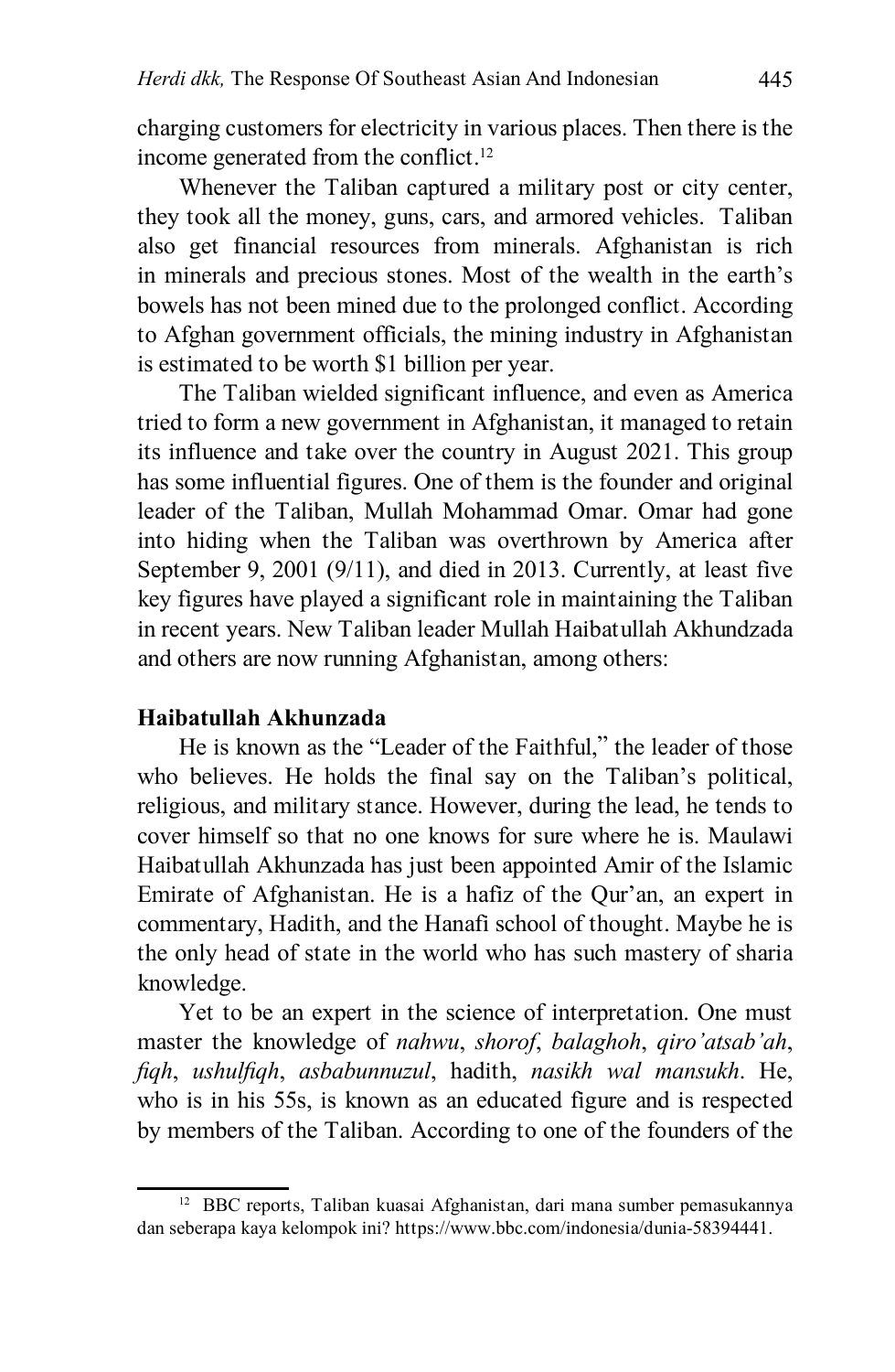Taliban, Muhammad Akbar Agha told CNN, Akhundzada is from Panjwai, a district south of Kandahar province.

Commitment to developing Afghanistan by inviting foreign investors. But only funds come in, while the workers in hotels, malls, and other infrastructure are purely Taliban people." Suppose I do not prosper the people themselves. How will I be held accountable in the hereafter?" Taliban leaders are trying to reshape themselves in a more moderate form: promising amnesty to their enemies, vowing to build an inclusive government with various ethnic groups, keeping terrorist groups off Afghan soil, and allowing women to work within the confines of Sharia law. These are all conditions for the US and its allies to recognize the group as the new legitimate ruler of Afghanistan.

Akhunzada is famous as the "Leader of the Faithful" and is a scholar of Islamic law. He is the supreme leader of the Taliban who wields ultimate authority over political, religious, and military affairs. Akhunzada took over when his predecessor, Akhtar Mansour, was killed in a US drone strike near the Afghanistan-Pakistan border in 2016. For 15 years until his sudden disappearance in May 2016, Akhunzada taught and preached at a mosque in Kuchlak, southwest Pakistan. Akhunzada is around 60 years old, and his whereabouts are unknown.

#### **Mullah Mohammad Yaqoob**

The son of Mullah Mohammad Omar is in charge of the Taliban's military operations. According to news circulating, he was already in Afghanistan. The son of Taliban founder Mullah Omar, Mohammad Yaqoob, was appointed Afghanistan's defense minister. Yaqoob is in a cabinet led by Prime Minister Mohammad Hasan Akhund, who was once an aide to Mullah Omar.

Mohammad Yaqoob is the eldest son of the founder of the Taliban, who died in 2013. Yaqoob graduated from an Islamic religious school in Karachi, Pakistan. Yaqoob is estimated to be around 30 years old.

#### **Sirajuddin Haqqani**

Haqqani manages the Haqqani Network, responsible for the Taliban's financial and defense assets around the Pakistan-Afghanistan border. By various experts, Haqqani is also believed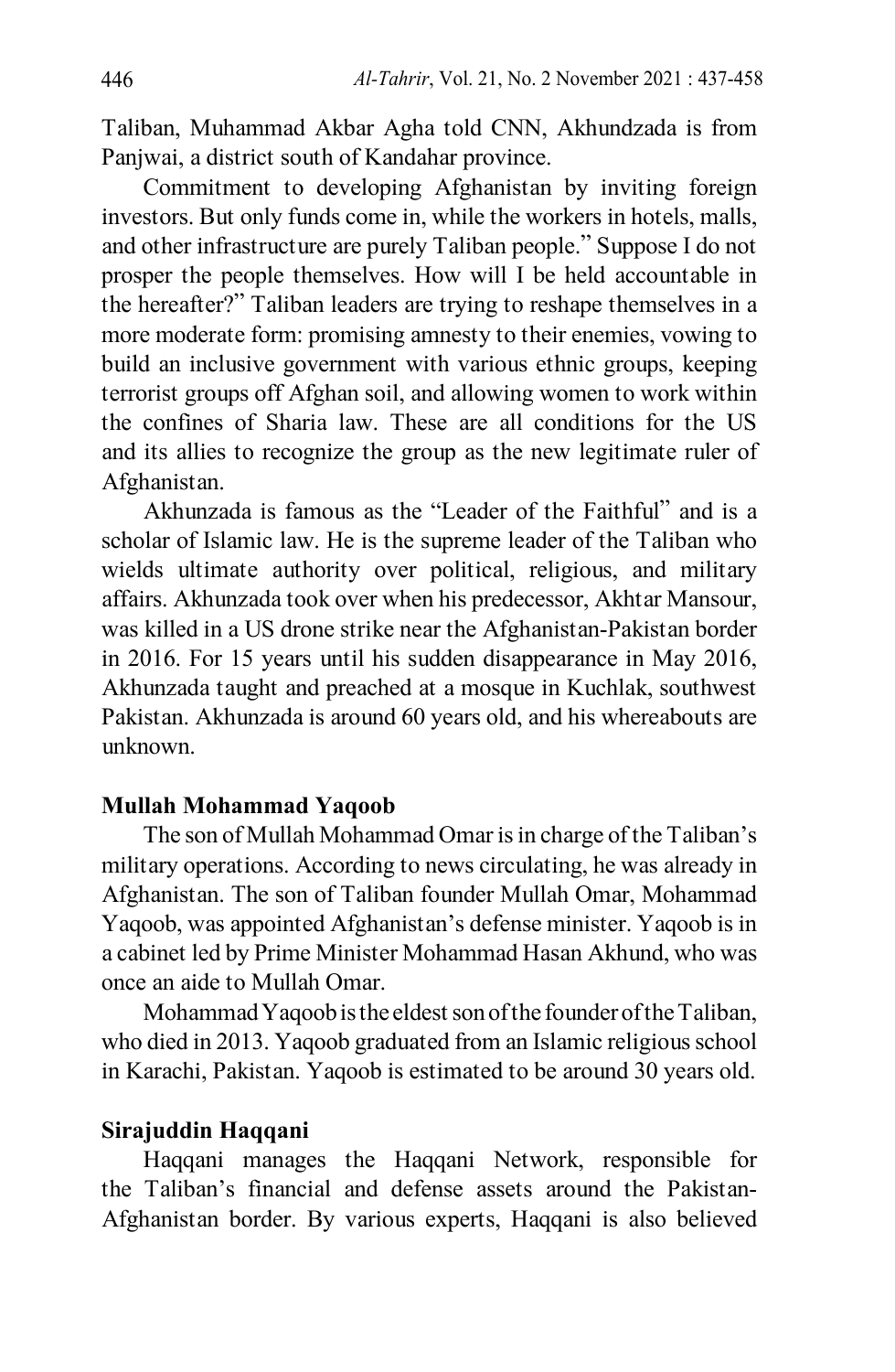to be the figure who popularized the suicide bombing strategy in Afghanistan.

## **Mullah Abdul Ghani Baradar**

Mullah Abdul Ghani Baradar is the founder of the Taliban along with Mullah Mohammad Omar. Now, he heads the political office of the Taliban. His position makes him involved in peace negotiations that are unclear in Doha, Qatar.

#### **Abdul Hakim Haqqani**

Abdul Hakim Haqqani is the head of the Taliban negotiating team. He helped Mullah Abdul Ghani Baradar secure a deal that would benefit the Taliban. In addition, he is also a former "judge" of the Taliban and heads a council of clerics.

The Taliban existed during the 1980s in the form of a Taliban guerrilla front, mainly linked to the mujahideen cleric party, Harakat-iEnqelab-Islami (Islamic Revolutionary Movement). The party was demobilized in 1992 and hardly took part in the civil war. The Taliban emerged as an autonomous movement in 1994 but did not adopt guerrilla tactics. They instead fought as a semi-regular force, gathering for conventional combat. Arguably, their military organization is more suited to the available resources (human and financial) than their rivals. Once they captured Kabul in 1996, the Taliban developed something more like a regular army, with some artillery and armor and a small air force, and even combined some popular militia forces.

Haibatullah Akhundzada is still the epicenter of the Taliban movement since his predecessor, Mullah Mansour Akhtar, was killed in a US airstrike in 2016. After being appointed in 2016, Akhundzada received a pledge of allegiance from Al-Qaeda leader Ayman al-Zawahiri who dubbed him " Amir al-Mu'minin." The admission by the al-Qaeda kingpin is believed to have placed him in an elite position within the jihadist movement and among longtime allies of the Taliban. The mullah has succeeded in reuniting the militant movement disintegrated by the US and Afghan military attacks.

In contrast, Baradar is the most recognized political leader and Taliban figure at home and abroad. Baradar was born in Uruzgan Province and raised in Kandahar, the beginning of the Taliban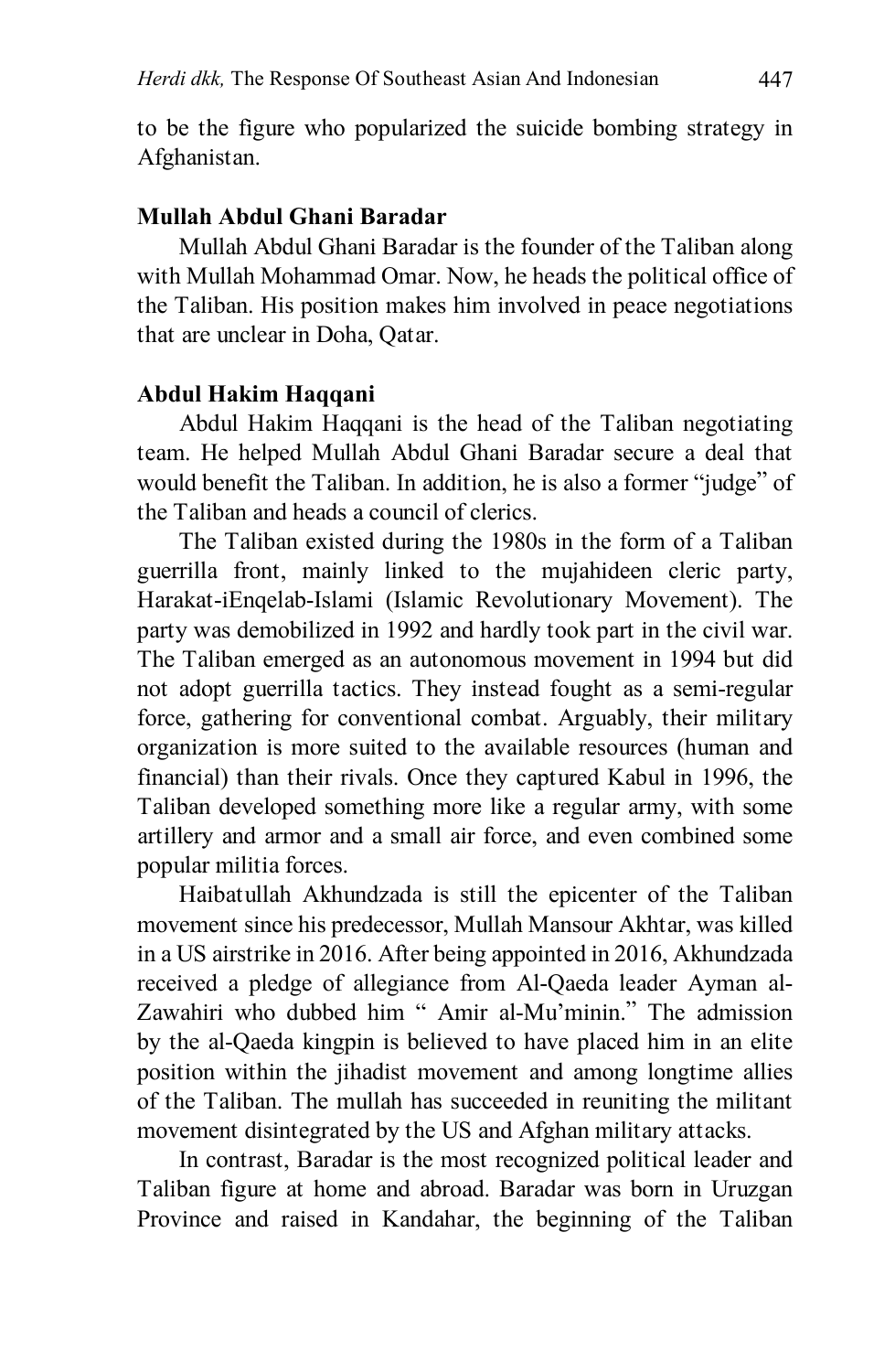movement. Like other Afghans, his childhood was marred by the bloodshed during the invasion of the Soviet Union in the 1970s, which contributed to his taking up arms.

When the whole country plunged into a war between warlords after the departure of the Soviet Union, he helped his brother-inlaw, Mohammad Omar, open a boarding school that campaigned for the establishment of an Islamic caliphate. The Taliban's power grew until it caught the attention of Pakistan's secret services, which helped Omar to take power in 1996.

In the early period of this golden age, Baradar was regarded as an accomplished strategist and is celebrated as the architect of the Taliban's triumph. However, following the 2001 US invasion, Baradar reportedly approached President Hamid Karzai to offer a deal for the Taliban's recognition of Washington's government.

Baradar was finally arrested in Pakistan in 2010 and released at US President Donald Trump's urging in 2018. The US military believed that Baradar, who tends to have moderate views, could lead the Taliban negotiating team. Since then, Baradar lived in Doha, Qatar, until the conquest of Kabul on August 15, 2021. Despite his status as the leader of the Ummah, Baradar will share power with Haibatullah Akhundzada, who is the official leader of the Taliban. The mullah has been known as a spiritual figure rather than a war commander.

The Taliban's success in taking power in Afghanistan was quickly welcomed by some political and Islamist groups in Southeast Asia. However, security experts warn that the group's rise to power will lift the spirits of other militants. The Afghan government fell 15-17 August 2021 after President Ashraf Ghani fled and the Taliban insurgents took control of Kabul. Taliban insurgents managed to seize control of the nation's capital without any significant opposition after the United States withdrew its military forces, part of the international coalition supporting its government.

As we know, although it still looks chaotic in Afghanistan, the whole thing is a scenario that is neatly arranged and centered on the figure of Mullah Baradar in the following chronology:

1. In 2013, the Taliban allowed Qatar to open a diplomatic office with the approval of America and Afghanistan. Its goal was to facilitate peace in Afghanistan. All countries who want to communicate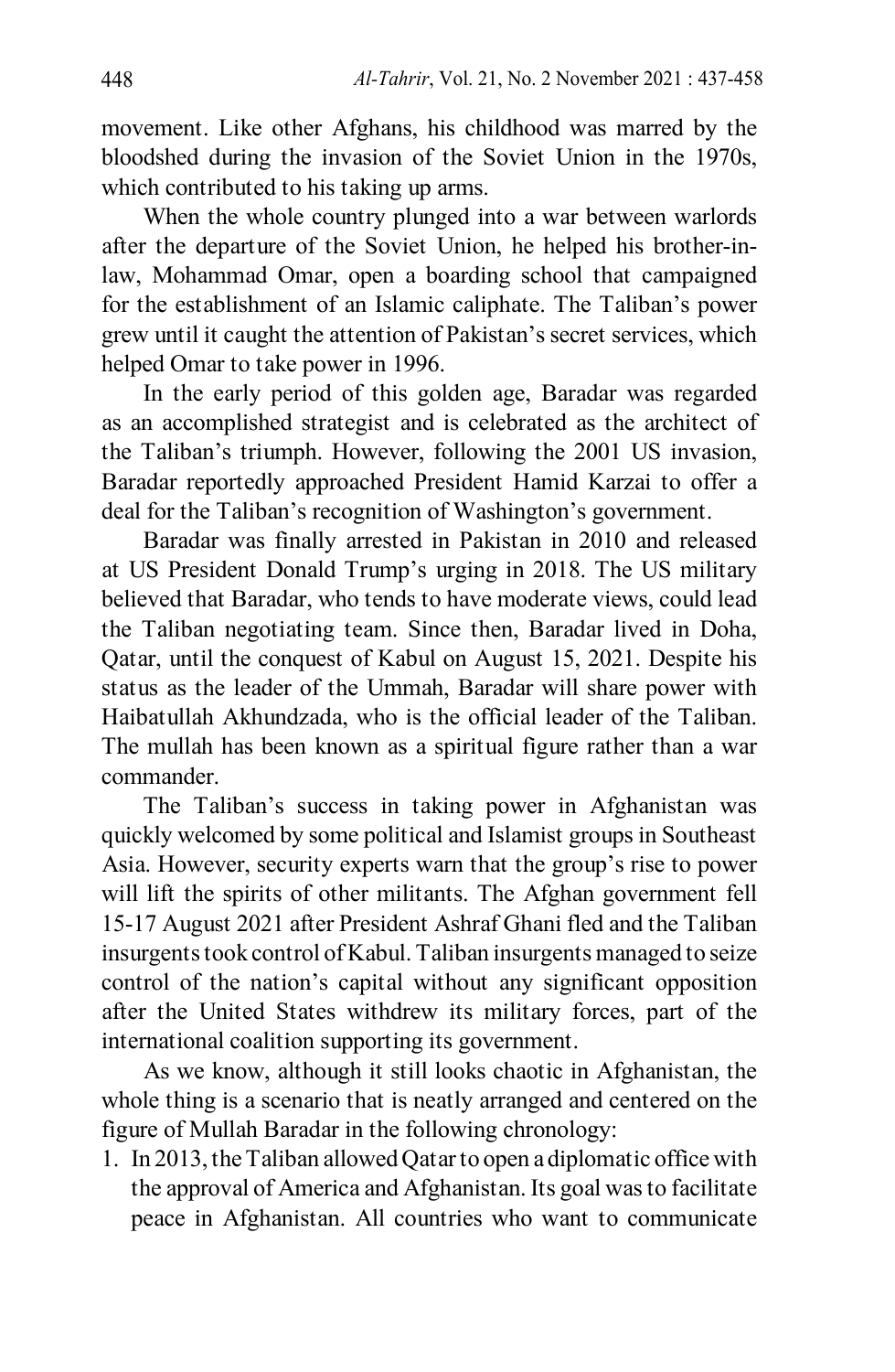with the Taliban for Afghanistan peace could approach Qatar. Indonesia also met there.

- 2. On October 25, 2018, Pakistan released Taliban founder Mullah Abdul Ghani Baradar from custody at the request of the United States. In 2019, the US and the Taliban discussed in Qatar.
- 3. On February 29, 2020, there was the Doha Agreement in Qatar between America and the Taliban. Mullah Baradar represented the Taliban.
- 4. On July 8, 2021, the Taliban negotiated with Russia and promised not to threaten Russia and its allies. Mullah Baradar led the Taliban delegation.
- 5. On July 28, 2021, the Taliban negotiated with China and promised not to threaten China. Who is the leader of the Taliban delegation? Mullah Baradar again.

All of them were led by Mullah Baradar. So if today Mullah Baradar returns to Afghanistan, we should understand and not feel nervous or surprised. Maybe Mullah Baradar by the Taliban was prepared as the leader of Afghanistan after Ashraf Ghani and approved by the US/West and Russia.

# **THE RESPONSE OF INDONESIAN ISLAMISTS TO THE**  *FUTUH* **OF THE TALIBAN**

As we know, since the futuh in Afghanistan, Indonesia has become one of the countries that have been in the spotlight by many practitioners on the issue of terrorism. There is a possibility that with its *futuh,* the Taliban will be able to attract many conservative Indonesian Muslim groups to 'hijrah' to the Mullah country.

On the other hand, Indonesia once had historical attachments to Afghani stan, especially during the invasion of the Red Bear (Soviet Un ion) troops into Afghanistan in the early 80s. At that time, hundreds of Indonesian citizens decided to go to Afghanistan for *jihad* or participate in *tadrib 'asykari* military training with mujahideen groups from Arab countries. At that time, activists from the Islamic State of Indonesia (NII) and Jama'ah Islamiyah (JI) were the two Indonesian jihad organizations that played an important role in Afghanistan.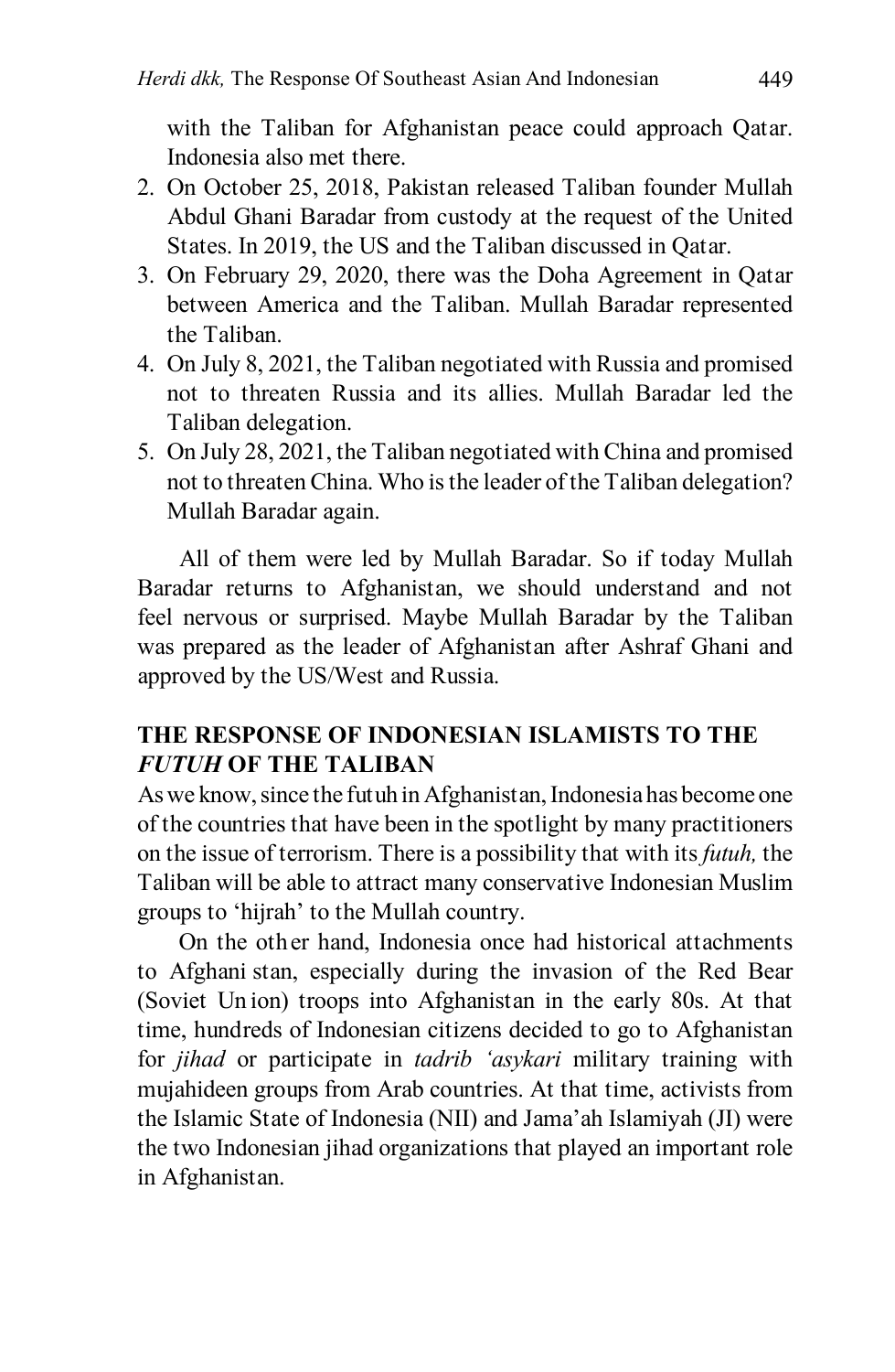Similar conditions also occur in the ISIS group in Syria. When this group first announced the establishment of the Khilafah Islamiyah in mid-2014 by appointing Abu Bakr al-Baghdady as Amirul Mukminin, the response from the Indonesian Brotherhood was quite massive. Various events were held, including peaceful demonstrations, seminars, studies, *taklim*, mass betrayals, and mass mobilization to emigrate to Syria. Although the ISIS state in Syria has been destroyed, fragments of this group are still found in Indonesia by calling themselves the JAD and JI groups. Therefore, the researchers eagerly to find out whether it has the same influence and lure jihadist groups in Indonesia to 'migrate' to Afghanistan as happened in Syria or not. Four reasons are essential to dig it up.<sup>13</sup>

*First*, there are differences of opinion in creed, especially takfiri or disbelief in groups considered contradictory. We tried to conform to some ex-terrorism convicts (*napiter*) who had also been part of the ISIS group. He is Abu Zahra, where currently he is still in contact with the JAD network, especially in the Sulawesi region. Through online communication, he does not deny the existence of these differences."Because the Taliban have different beliefs, especially about their takfiri." Abu Zahra explained when contacted by the author, Saturday (7/8/2021).

*Second*, the Taliban do not support Daula (ISIS). Even if there is support for ISIS, it is considered not to represent the full authority of the organization.

*Third*, the proximity of the Taliban elite to Western figures. It is considered an indication of disagreement with the narrative often campaigned by ISIS. Including a delegation from the Taliban to the State Palace in Jakarta in mid-July 2019. Several elite Taliban figures were also present during the visit, such as Mullah Abdul Ghani Baradar (Taliban Deputy Leader) and Zabinhullah Mujaheed (Taliban spokesman). The Taliban delegates met by Vice President Jusuf Kalla in July 2019 explained his desire to build political cooperation relations between Afghanistan and Indonesia in the future. The Taliban's visit to Indonesia to build political cooperation had also reaped the pros and cons, especially among conservative Muslims.

<sup>13</sup> Kharis Hadirin, Taliban Menang di Afghanistan dan Pengaruhnya terhadap JAD, https://ruangobrol.id/2021/08/14/fenomena/perdamaian/taliban-menang-diafghanistan-dan-pengaruhnya-terhadap-jad/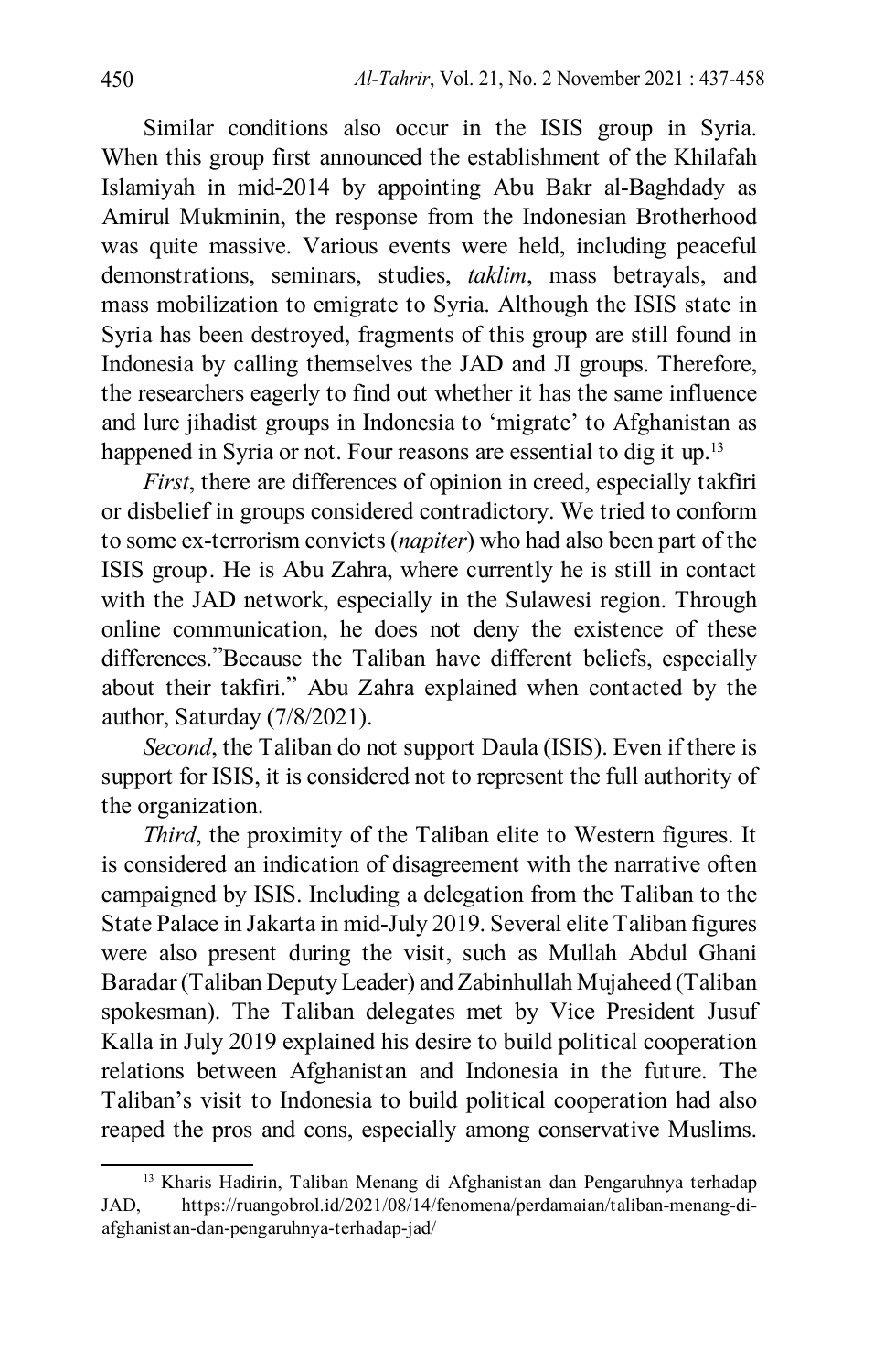Many are in support, but not a few think that the current Taliban has strayed far since the absence of Mullah Muhammed Omar, who is against the West and its influence.

*Fourth*, the Taliban are considered apostates by ISIS. One of the magazines that are also a propaganda tool for ISIS, the 10th edition of Rumiyah in 1438 H or around May 2017, has released a fatwa about the heresy of the Taliban. This edition also explains that the Taliban is considered to have disobeyed and all its members have apostatized. The Taliban and the fatwa were also given to the al-Qaeda group led by Aiman al-Zawahiri for refusing to take allegiance to the leader of ISIS, Abu Bakr al-Baghdadi.

Meanwhile, the narrative on social media of JamahAnsharutDaulah (JAD) symp athizers also gives much negative attention to the Taliban. One of them is a Facebook account. It can be seen on one of the Facebook social media accounts belonging to a sympathizer of the Jamaah Ansharut Daulah (JAD) group, "Boru Xinai." The difference between DauIah Islam and organizations that act in Islam and Mujahideen, such as al-Qaeda and the Taliban, is basic aqidah, *kufr bi th aghut* (denial of *thaghut*). Especially thoghut Ashabiyah Nationalism, nationality and democracy. And also kufr with thaghut law. That is to disobey artificial laws and state division laws.

There is no tolerance in it, unlike what al-Qaeda and the Taliban did in Afghanistan, which only aims to establish an "Islamic" area of particular nationalism for Afghanistan and open an embassy in Qatar, which means recognizing the legitimacy of the *thaghut* state of Qatar." he wrote on his Facebook page.

Regarding the response of Indonesian Islamists to the futuh of the Taliban, this paper attempts to answer why Islamists in Indonesia show a hidden euphoric response to the fall of Kabul. The fall of US-backed and multinational superpower President Ashraf Ghani in Kabul to the Taliban on August 15, 2021, is a significant event of the century, marking a new era of Sunni Islamic power outside the Shia and Wahabi denominations. This event is called the second Afghan *futuh* (fall of Afghanistan). The first Afghan *futuh* occurred when the Soviet Union was forced out of power in 1989.

The Afghan futuh incident is also referred to as the Taliban futuh by some Islamists in Indonesia. Although semantically the meaning is not precise, the Muslim public understands it as a victory for the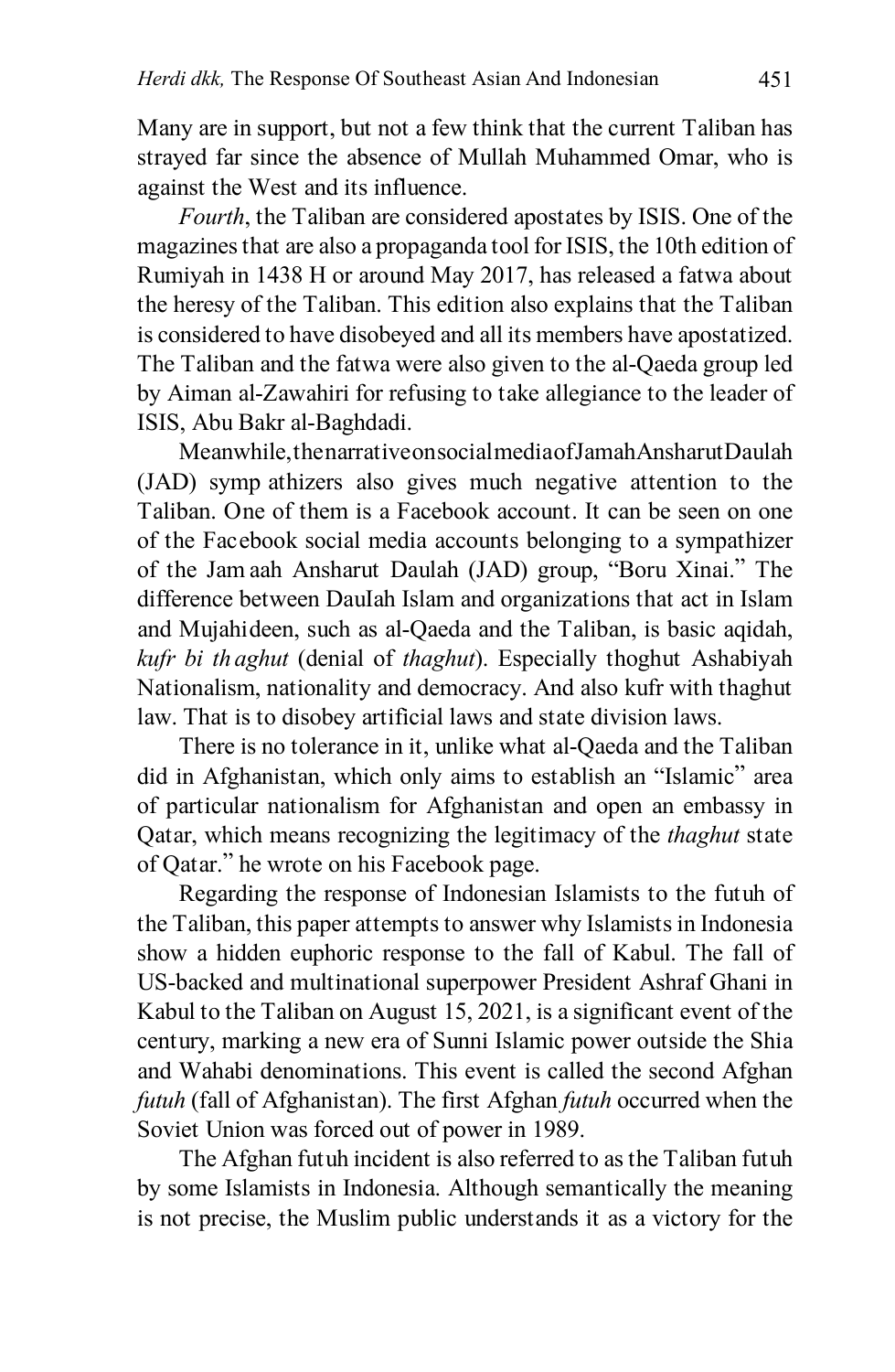Taliban. They have twice been able to expel two of the world's superpowers: the Soviet Union and the US, supported by the militaries of other multinational countries. Immediately, the Muslim public in Indonesia greeted him with astonishment and joy, although not as enthusiastically as the first Afghan *futuh* (1989). Even Habib Rizieq Shihab and other Islamist leaders did not convey their condolences to the futuh of the Taliban.

However, there is an impression that this joy is deliberately hidden and does not appear as euphoria, not because of the Covid-19 pandemic, but because the Islamists are not feeling well under the current regime, which is considered not friendly enough to them.

The Islamists in Indonesia feel they are under pressure, not accommodated in the power system, and their relationship with the state is problematic. They are not lucky. Some of the public still sneer at each other and are suspicious not only because of the effects of the election a few years ago but indeed because of different cultural references. One is very secular, while the other is very rigid and fanatical. Socio-political settings like this still illustrate that Indonesia's social, cultural, and political integration has not been completed.

Indonesian Islamists regret the severed political ties between the Republic of Indonesia and the Islamic Emirate of Afghanistan. Whereas previously, the Taliban had established good relations with the New Order under Suharto's leadership in 1995 and the visit of the Taliban delegation to Indonesia on July 28, 2019, which Vice President Jusuf Kalla welcomed.

Many hopes that Indonesia has placed on the shoulders of the Taliba n to be inclusive, implement Islam that is *wasathiyah* (moderate) and provide space for women to work and go to school. At that time, Indonesia had realized that the Taliban would soon take control of Afghanistan because the US was planning to leave the Silk R oad region. The response of Islamists in Indonesia, especially Jamaah Islamiyah, which has had close communication and relations with the Taliban, has been relatively positive. Jamaah Islamiyah (JI) has severed ties with Al Qaeda and was sidelined by ISIS due to various interests and ideologies. The difference is that JI rejects the Takfiri ideology, understands disbelieve in other people, understands that it is easy, and has the heart to kill those outside the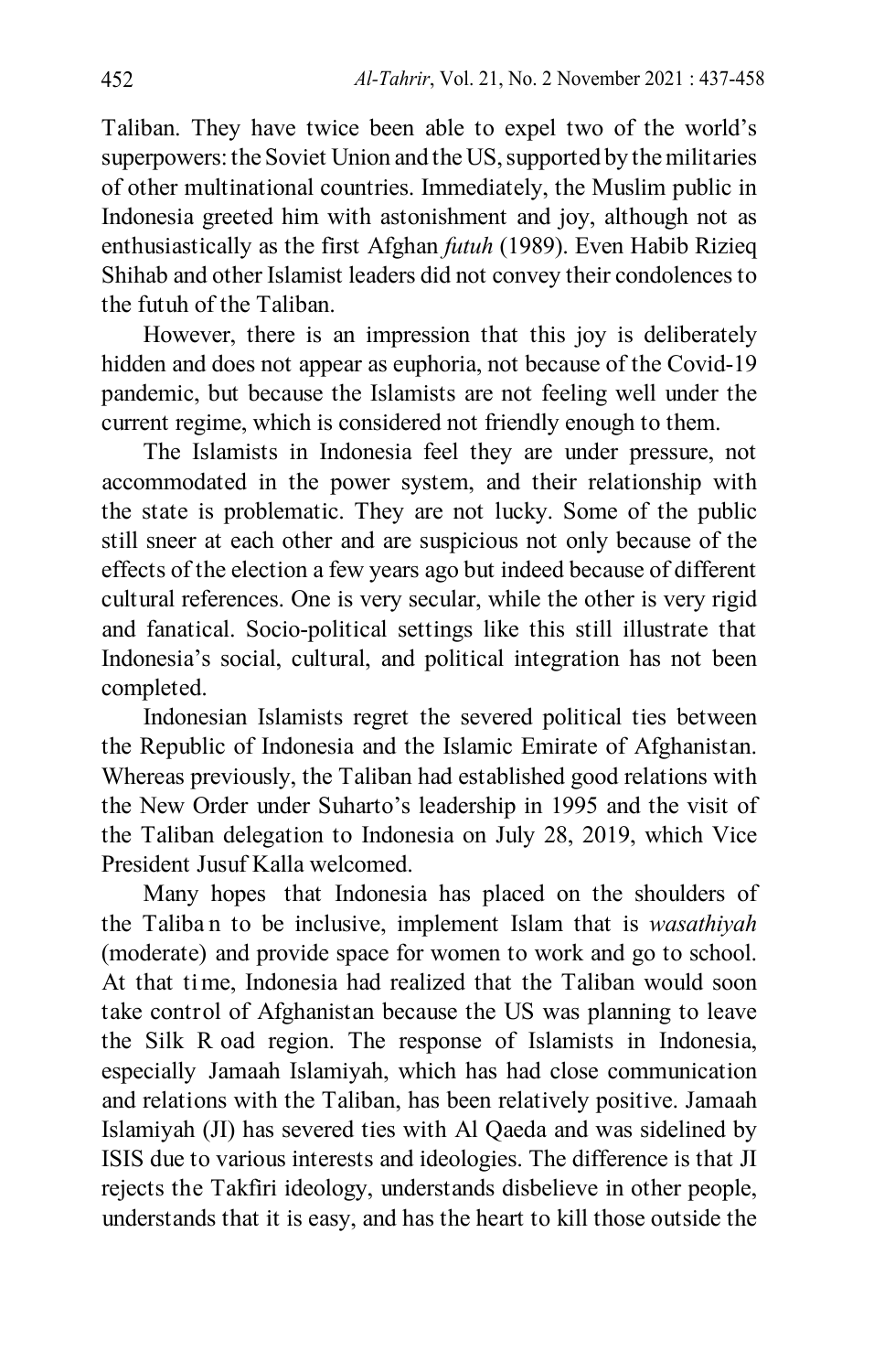group. Moreover, ISIS adheres to the Takfiri ideology and justifies the killing of Muslims. It is fierce to slaughter fellow Muslims who are considered outside their group.

Indonesian Islamists also feel sad if the Taliban is considered an agent o f terrorism. The general public in Indonesia can still distinguis h between al Qaeda as a sponsor of terrorism and the Taliban as a freedom fighter. In 2001, after the September 11 WTC attacks, the US pressured the Taliban leader, Mullah Omar, to hand over Osama bin Laden. Mullah Omar plans to try Osama bin Laden in a sovereign Afghan court.

Before the plan was implemented, the US, under the leadership of George Bush, invaded Afghanistan and took 17 years to find its hiding location in Abbottabad, Pakistan. Suppose the US could respect the legal jurisdiction of Afghanistan, then in just a few days. In that case, Osama bin Laden could be extradited to the US.

Indonesian Islamists and some radical Islamists in Southeast Asia, such as sympathizers supporting ISIS (Islamic State of Iraq and Syria), actually show the opposite attitude. ISIS, better known as ISIS (Islamic State of Iraq and Syria), considered the Taliban a sworn enemy and branded them as infidels even though they have the same belief.

ISIS has repeatedly fought the Taliban in Khurasan, Paktiya, Helman, and Nangarhar. The Taliban is the most significant player in Afghanistan. Al-Qaeda is a transnational jihadist group seeking to rebuild its network. Likewise, ISIS's struggle will not be easy because they are sworn enemies of al-Qaeda and the Taliban (Colin Clarke, 2020).

The Taliban have proved to be down-to-earth despite gaining power in Kabul. The international community, including Indonesia, is still reluctant to de jure acknowledge this unique Islamic power. It is said to be unique because Afghanistan under the Taliban has changed. A country with a nomocracy system will become a rival to the Western-style democratic system, the royal system a la Saudi Arabia, Malaysia, and Brunei, and the theo-democracy system of Iran.

The nomocracy system was built from the ground up without political parties in the hope of Islamists in Indonesia who feel tired and fed up with oligarchic democracy. The Taliban militant group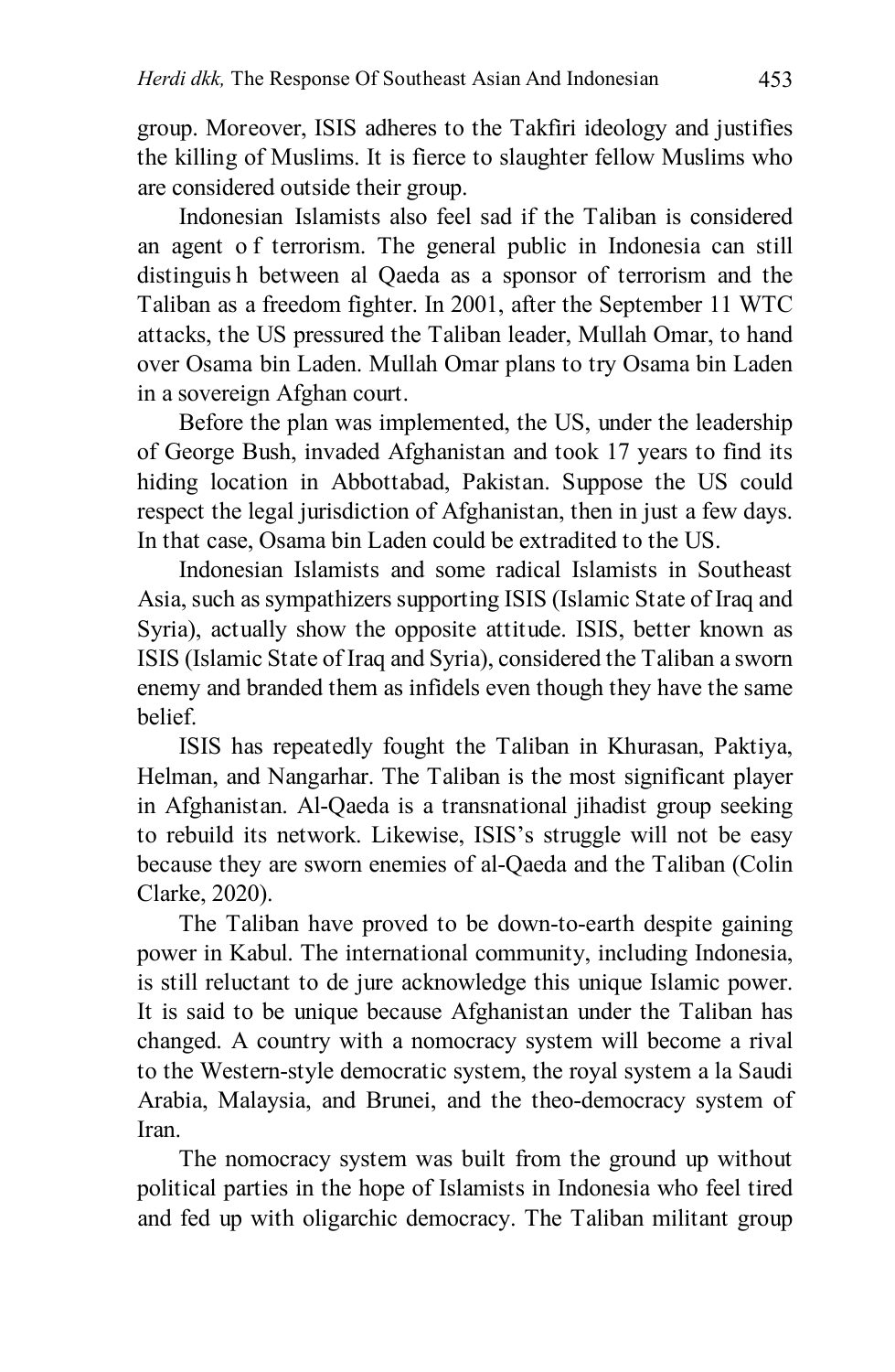previously declared an amnesty across Afghanistan and urged women to join its government. Mujahid said he wants to assure the international community, including the United States. No one will be harmed. He doesn't want to have any internal or external enemies. Taliban spokesman Zabihullah Mujahid (left) signaled as he arrived to hold the first press conference in Kabul on August 17, 2021, after the stunning takeover of Afghanistan by the Taliban.

The Taliban is trying to give a moderate image of its government which was seen as cruel in the late 1990s. With this, Mujahid said that his group had grown. The Taliban, Mujahid said, will not take the same actions as they did in the past. The group is also committed to protecting the rights of the press and women and children. Mujahid told reporters gathered. The problem is that in this era of the Taliban, billions of dollars of Afghan assets and funds abroad have been frozen by the US/West. In contrast, the Taliban is facing a severe economic and humanitarian crisis. So it makes sense and is very reasonable if the Taliban ask the United States (US), Europe, and other countries to disburse these funds and officially recognize their government in Afghanistan so as not to cause problems for Kabul and the international community.

The Taliban also do not plan to carry out retaliatory attacks against those who served in the previous government, foreign forces, or the Afghan military. Meanwhile, responding to the Taliban's promise to respect women, activist Malala Yousafzai said she was pessimistic. The youngest Nobel Peace Prize winner admits he is worried about the fate of women in Afghanistan. The meeting was held between the Taliban and representatives from the United States in February 2020.

The United States has sought peace as long as the Taliban is committed to turning Afghanistan into a terrorist state. "What happened today departed from the decision to negotiate between the Taliban and US representatives at the end of February 2020. That is the basis. The US has asked that if there is a change in relations in the future, the Taliban is committed not to make the land of Afghanistan as a foundation or earth for terror groups.

Since taking over the country, the Taliban said women would be free to work in the first press conference. Taliban spokesman Zabihullah Mujahid said on Tuesday (17/8/2021) that women's rights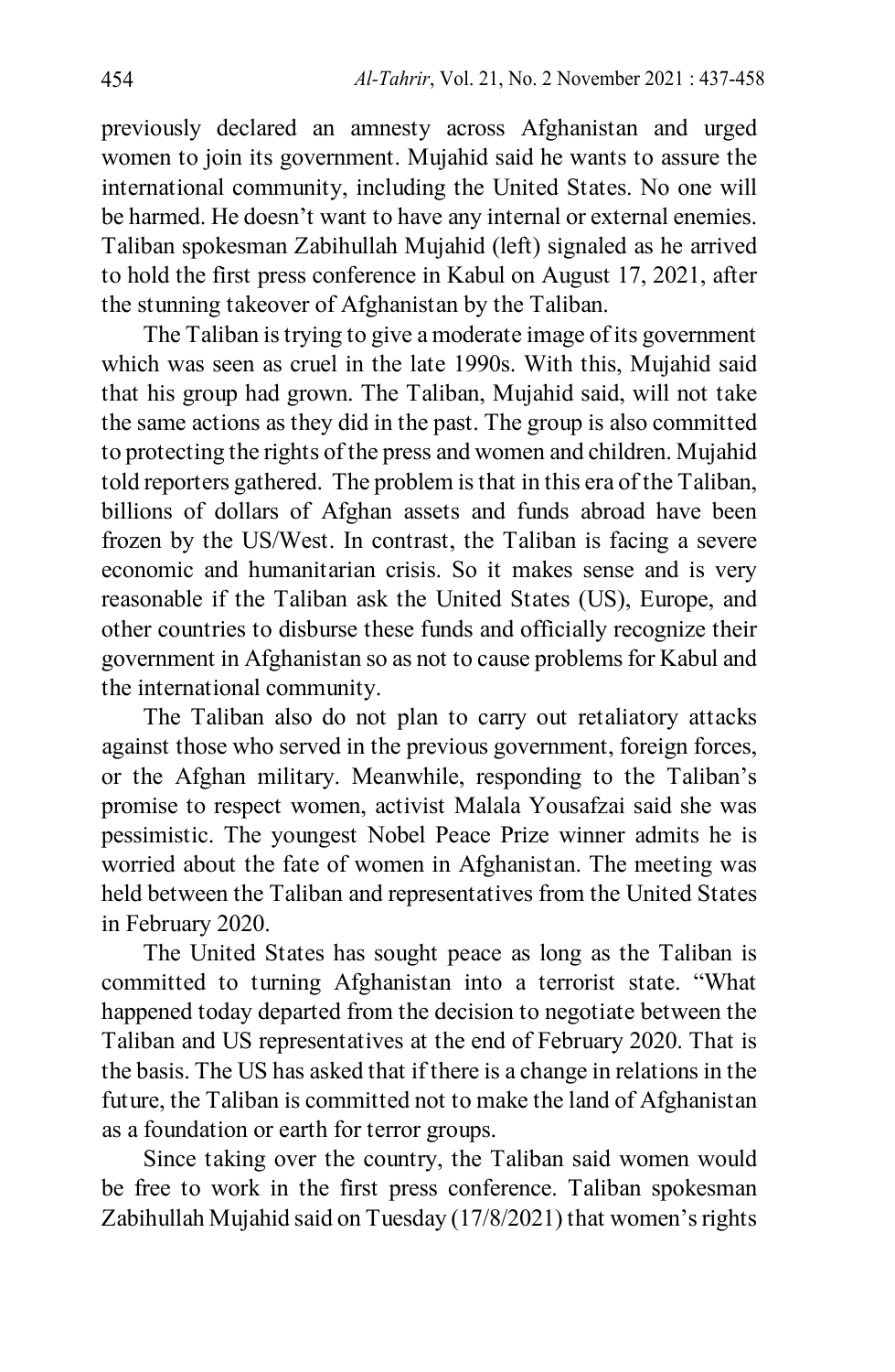would be protected. "We will allow women to work and study. We have a framework, of course. Women will be very active in society, but within an Islamic framework," Mujahid said. He also said the Taliban wanted peaceful relations with other countries.

#### **CONCLUSION**

As we know, billions of dollars of Afghan assets and funds abroad have been frozen by the US/West, even as the country faces a severe economic and humanitarian crisis. Therefore, the Taliban asked the United States (US), Europe, and other countries to disburse these funds and officially recognize their government in Afghanistan so as not to cause problems for Kabul and the international community.

Indonesian and Southeast Asian Islamists are generally of the view that with the initial intention and decades of *tarbiyah* by upholding Islam and Muslims in Afghanistan, with solid knowledge and belief control, so that it can be used as a guarantee that the Taliban in the future will walk in the same direction as what was proclaimed by the founding fathers of Afghan, namely rebuilding a sovereign Afghanistan, with dignity, respecting and protecting human rights, respecting women and children and establishing peace in the world.

The government of the Taliban in Kabul was aware that his victory was greeted with hope and anxiety by the West because it was feared that it would trigger a clash of Islamic and Western civilizations in the Central Asian region and at the global level. But this should not be necessary because the Taliban government wants to cooperate honorably, respectfully, and peacefully with the West and all countries in the world as soon as possible. The Taliban government needs international and Western economic assistance to strengthen its existence and struggle to form a peaceful Islamic government, uphold human rights and protect women and children.

#### **REFERENCES**

Antonio Giustozzi, The Islamic State in Khorasan: Afghanistan, Pakistan and the New Central Asian Jihad (HURST publisher 2018).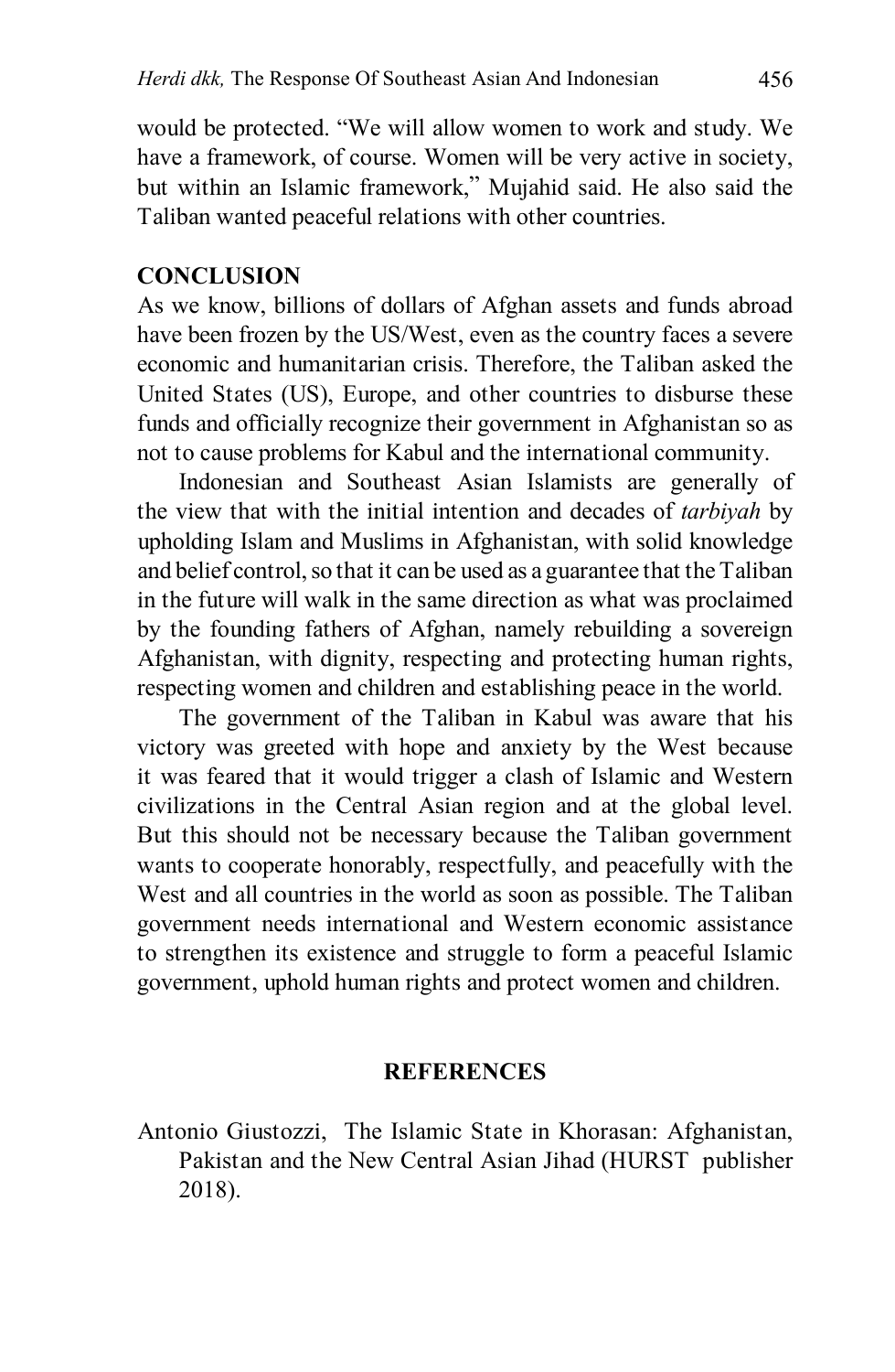- Antonio Giustozzi, The Taliban at War 2001 2018, Oxford University Press,2019.
- Antonio Giustozzi . *Koran, Kalashnikov, and Laptop: The Neo-Taliban Insurgency in Afghanistan 2002–2007.* New York: Columbia University Press, 2007.
- Andrew R. Smith, Belling the cat: The neo-Taliban insurgency in Afghanistan, Master thesis, University of New Hampshire, Durham,2011
- Anthony Davis. "How the Taliban Became a Military Force." In *Fundamentalism Reborn?* edited by William Maley. New York: NYU Press, 1998
- Al Chaidar, Respon Kaum Islamis Indonesia Terhadap Futuh Taliban - [https://modusaceh.co/news/respon-kaum-islamis](https://modusaceh.co/news/respon-kaum-islamis-indonesia-terhadap-futuh-taliban/index.html)[indonesia-terhadap-futuh-taliban/index.html](https://modusaceh.co/news/respon-kaum-islamis-indonesia-terhadap-futuh-taliban/index.html).
- $\text{Al Jazeera}$  (20/8/2021), تفاصيل السقوط السريع لحكومة أفغانستان.. كيف انتصرت طالبان واشنطن؟ إسرتاتيجية وفشلت, [https://www.aljazeera.net/midan/reality/po](https://www.aljazeera.net/midan/reality/politics/2021/8/20/%D8%B9%D9%84%D9%89-%D8%B7%D8%B1%D9%8A%D9%82%D8%A9-%D8%A5%D9%8A%D8%B1%D8%A7%D9%86-%D9%87%D9%83%D8%B0%D8%A7-%D8%A7%D9%86%D8%AA%D8%B5%D8%B1%D8%AA-%D8%B7%D8%A7%D9%84%D8%A8%D8%A7%D9%86) [litics/2021/8/20/%D8%B9%D9%84%D9%89-](https://www.aljazeera.net/midan/reality/politics/2021/8/20/%D8%B9%D9%84%D9%89-%D8%B7%D8%B1%D9%8A%D9%82%D8%A9-%D8%A5%D9%8A%D8%B1%D8%A7%D9%86-%D9%87%D9%83%D8%B0%D8%A7-%D8%A7%D9%86%D8%AA%D8%B5%D8%B1%D8%AA-%D8%B7%D8%A7%D9%84%D8%A8%D8%A7%D9%86)
- After Taliban Takeover, Can Afghanistan's Economy Survive?
- [https://www.usip.org/publications/2021/09/after-taliban-takeover](https://www.usip.org/publications/2021/09/after-taliban-takeover-can-afghanistans-economy-survive)[can-afghanistans-economy-survive](https://www.usip.org/publications/2021/09/after-taliban-takeover-can-afghanistans-economy-survive). See, [https://www.bbc.](https://www.bbc.com/indonesia/dunia-58394441) [com/indonesia/dunia-58394441](https://www.bbc.com/indonesia/dunia-58394441)
- BBC reports, Taliban kuasai Afghanistan, dari mana sumber pemasukannya dan seberapa kaya kelompok ini? [https://www.](https://www.bbc.com/indonesia/dunia-58394441) [bbc.com/indonesia/dunia-58394441](https://www.bbc.com/indonesia/dunia-58394441)
- David B. Edwards, *Before Taliban: Genealogies of the Afghan Jihad*, (California: University of California Press, 2002).
- Herdi Sahrasad and Al Chaidar, Indonesian Terrorist, ISIS, and Globalization of Terror: A Perspective http://journal.uinjkt. ac.id/index.php/ahkam/article/view/7494/5250, Vol 18, No 1 (2018).
- Herdi Sahrasad and Al Chaidar, ISIS, Indonesian Muslims and the Global Ultra Revivalists for Global Terrorism: A Perspective,